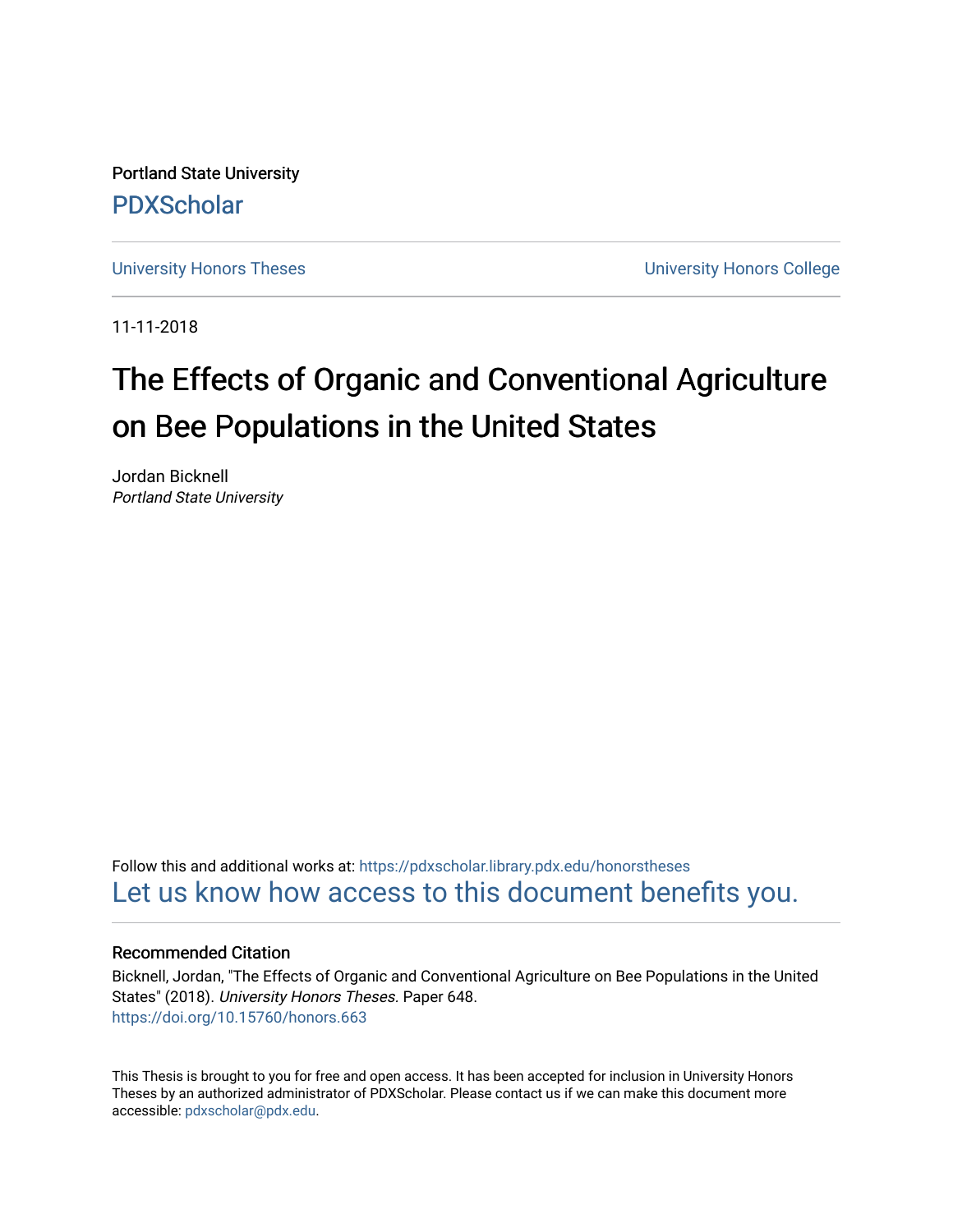# **The Effects of Organic and Conventional Agriculture on Bee Populations in the United States**

**By** 

**Jordan Bicknell**

**An Undergraduate Honors Thesis Submitted in Partial Fulfillment of the** 

**Requirements for the Degree of**

**Bachelor of Science**

**In**

**University Honors**

# **And**

**Environmental Science and Management**

**Thesis Advisor Megan Horst**

**Portland State University**

**2018**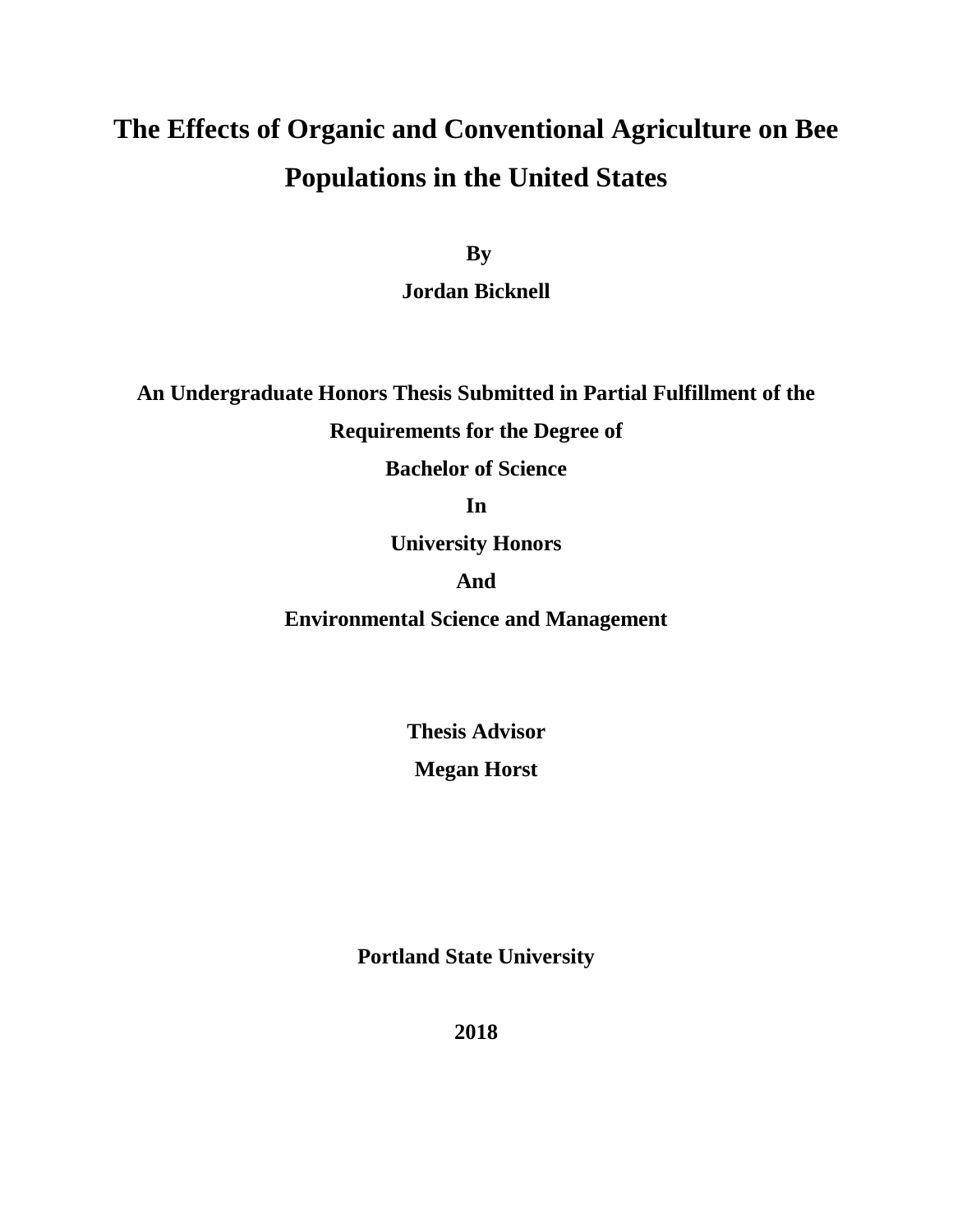#### **Introduction**

Conventional agriculture is known to cause to a multitude of environmental problems. Eutrophication, sedimentation and reduced water quality are all impacts being addressed by environmental scientists from agricultural activity. This paper focuses on environmental impacts of agriculture that affect bee populations. Farming is dependent on pollinators, particularly bees, to produce fruit, vegetables and other crops for human consumption but conventional farming practices have caused habitat destruction and reduced food availability, subsequently elevating stresses faced by bees. This is occurring in conjunction with a rising demand for food. Pollinator stress and increased demands by the agricultural industry can lead to degradation of the natural environment and the extinction of bees. Based on the stresses presented by conventional agriculture, it appears that the converting farmland to adopt organic practices will serve as a logical avenue to mitigate these stresses on bees. This paper shows that in order for organic farming to provide significant benefits, conversion would have to occur under highly specific circumstances.

Colony Collapse Disorder, or CCD, has been widely reported over the past few years in managed honey bee colonies on farms in both the United States and Europe and the term "pollinator crisis" was introduced to the world as a result. Among other propositions, the global expansion of the conventional agricultural industry has been proposed as a prominent source for the declines seen in managed honey bees but wild/native populations of bees also face threats posed by conventional farming. Conventional farming is characterized by a few critical operations, all acknowledged throughout environmental discourse communities to negatively impact bees and the environment. Growing the same crop over a large area of land (i.e. monocropping) reduces natural habitat and removes food resources and is a defining feature of conventional farms. Additionally, using synthetic and chemical-based pest control to accommodate the large number of crops causes mortality and spreads disease. The United States Department of Agriculture (USDA) Organic Certification was an effort made to mitigate the negative impacts of conventional agriculture and promote environmental stewardship.

Current USDA Organic certified farms can benefit bees as they are banned from using synthetic fertilizers and pesticides and must provide habitat between fields and around the farm. Bees have access to more resources that can assist in maintaining healthy populations and potentially provide enough to allow for population growth. In recent years, organic farming has been growing in response to the increased awareness of the environmental risks posed by conventional farming in an effort to shift the paradigm of food production away from traditional practices. The combination of the bee declines and increased prevalence of organic farming prompt the investigation of whether or not organic farming practices are 1) beneficial to bee species 2) would assist in preventing further population declines and risks to bees and 3) could be a restoration tool to revive declining bee populations. Bees are the focus of this literature review as they occupy much of the current literature and facilitate the spread of this information as bees and the concern for them overlaps both the scientific and public realms. This paper reviews current literature on the effects of organic farming on bee populations in comparison to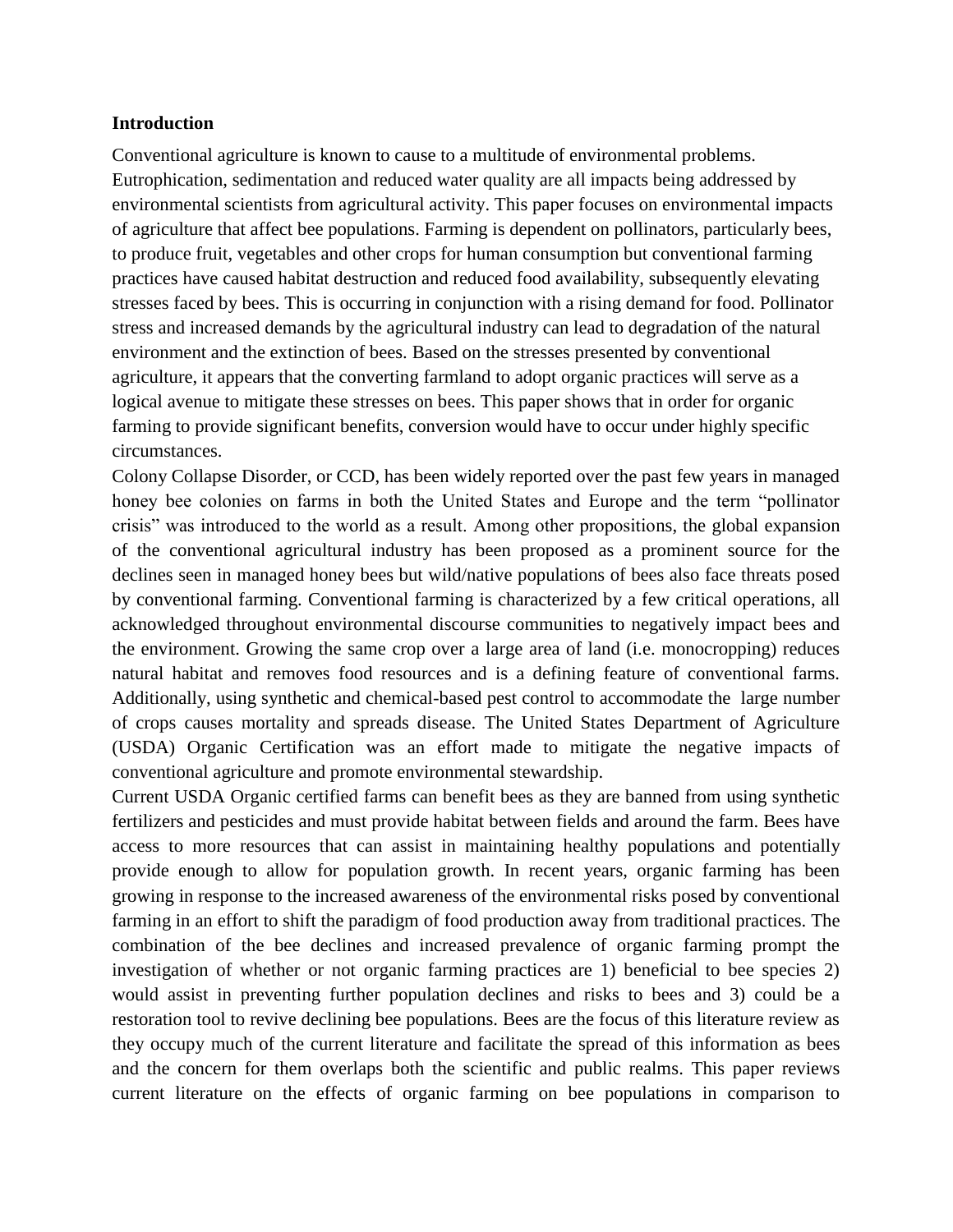conventional farming. The aim of this paper is to assess the efficacy of organic farm management as a solution for, 1) mitigating risks faced by bees from conventional farming practices and 2) restoring bee populations and species that have faced declines. Results indicate that converting to organic farming is not currently an effective strategy to restore bee populations because of the highly specific circumstances under which those benefits would be observed. The current literature also does not provide adequate evidence in favor of this method due to the design and nature of the conducted studies.

## **Methodology**

This paper reviews current literature on organic and conventional farming on bee populations from 33 articles and summarizes the findings as they apply to restoring bee populations. A review on agricultural trends in the United States will be provided alongside a summary of impacts of conventional farming on bees, including pesticides, monocropping and pollination practices. A literature review was selected over conducting a scientific study on bee populations because structuring and conducting a study of that nature exceeds the time limit available to complete the thesis and requires past experience studying migratory insects. It also does not synthesize the studies on the subject in a way that analyzes organic farming's overarching benefits, or risks, to bees. Articles used in this literature review were retrieved from Google Scholar and Portland State University Library catalogue database. Popular search terms used were: "agriculture," "organic," "conventional," "honey bee," "bumble bees" and "bees." Most of the cited literature was taken from a handful of specific journals: *Journal of Applied Ecology, Ecology Letters, Science, Biological Conservation, PLoS One and Agriculture, Ecosystems and the Environment* (Table 1)*.* The USDA website also contributed to the findings of the paper for content on organic farming certification and practices. Bees were the focus of this paper because literature on bees and their decline is widespread and as such, the results of the research can be more easily translated to the public. There is more familiarity surrounding bees and their population trends which will help aid in the distribution of information and its acceptance. The thesis was structured as an in-depth literature review on organic and conventional agricultural practices and their effects on bees with a focus on the United States.

| <b>Journal Name</b>            | <b>Number of Cited Articles (33)</b> |
|--------------------------------|--------------------------------------|
| Journal of Applied Ecology     | 5                                    |
| <b>Ecology Letters</b>         | 3                                    |
| PLoS One                       | 3                                    |
| <b>Biological Conservation</b> | 3                                    |
| Science                        | ာ                                    |

*Table 1: Number of articles cited by journal, listed from largest to smallest.*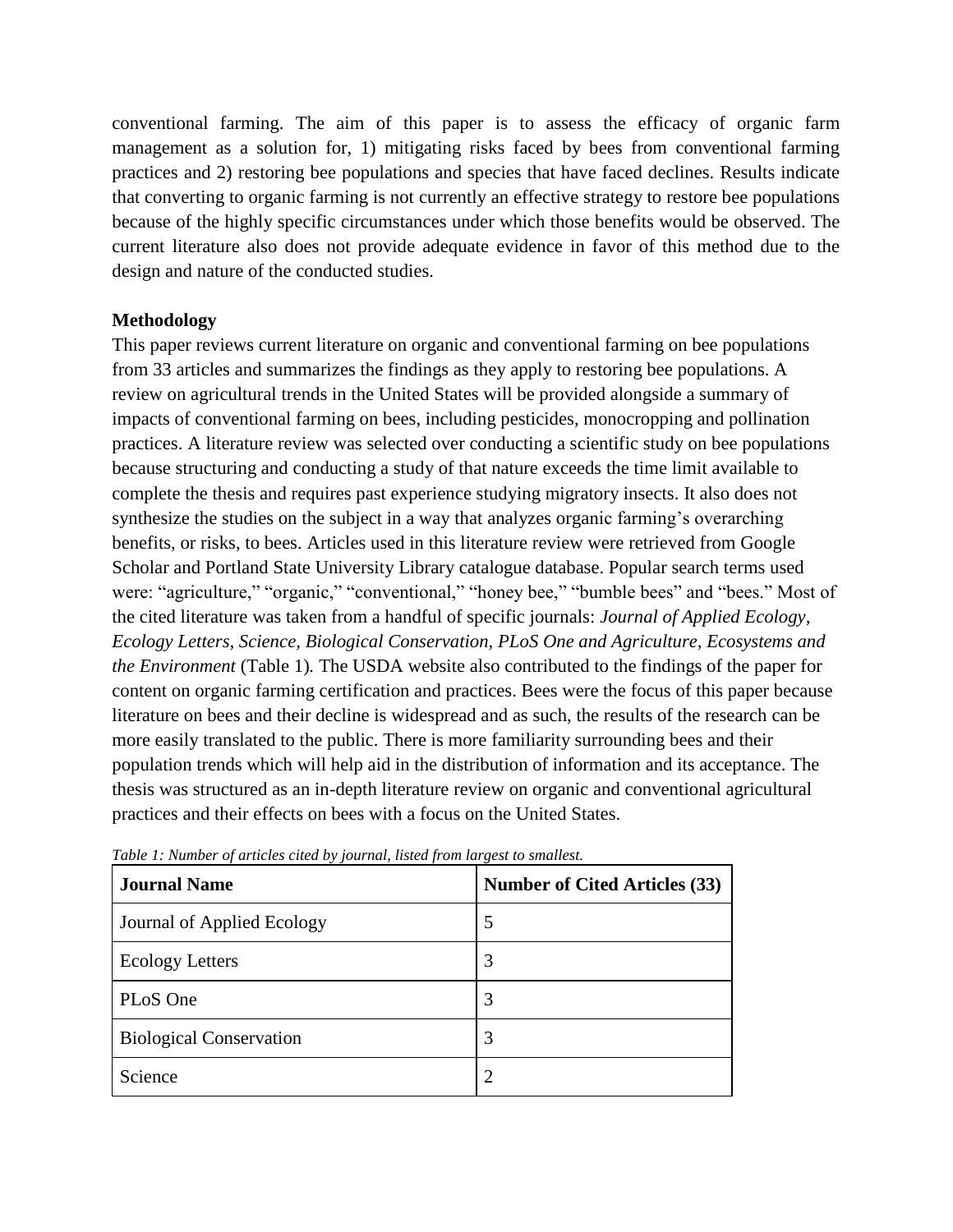| Proceedings of the National Academy of<br>Sciences of the United States of America | $\overline{2}$ |
|------------------------------------------------------------------------------------|----------------|
| Agriculture, Ecosystems and the Environment                                        | $\overline{2}$ |
| <b>Current Biology</b>                                                             | 2              |
| Journal of the Human Environment                                                   | 1              |
| Trends in Ecology and Evolution                                                    | 1              |
| <b>Agronomy for Sustainable Development</b>                                        | 1              |
| <b>Synthesizing Ecology</b>                                                        | 1              |
| <b>Ecological Applications</b>                                                     | 1              |
| The Year in Ecology $&$ Conservation Biology                                       | 1              |
| <b>Insect Conservation</b>                                                         | 1              |
| <b>Invertebrate Pathology</b>                                                      | 1              |
| Ecology and Evolution                                                              | 1              |
| Diversity and Distributions                                                        | 1              |
| Apidologie                                                                         | 1              |

Organic farming was used since it is a regulated program under the United States Department of Agriculture (USDA) where compliance to the guidelines are quantifiable and measurable on farms. Sustainable farming practices on the other hand, are undertaken in the absence of quantifiable conditions of operation, making potential benefits to bees more difficult to apply to a wider range of farms as conditions are inconsistent. Sustainable farming practices additionally cannot be compared between farms due to this reasoning. Organic farming benefits were grouped under three dominant effects after close analysis of the literature: increased floral resources, production of natural habitat and farm size. These topics will be addressed later in the "Benefits of Organic Agriculture" section. These three benefits capture the bulk of the generalized benefits of organic farming.

## **Background**

This section of the paper provides a brief history of global population trends of bees, the "pollinator crisis," and the role of conventional agriculture in bee declines. The first observations of honey bee colony collapse have generated years of research aimed at explaining the declines of these much-needed organisms and constructing a global picture of pollinators in crisis.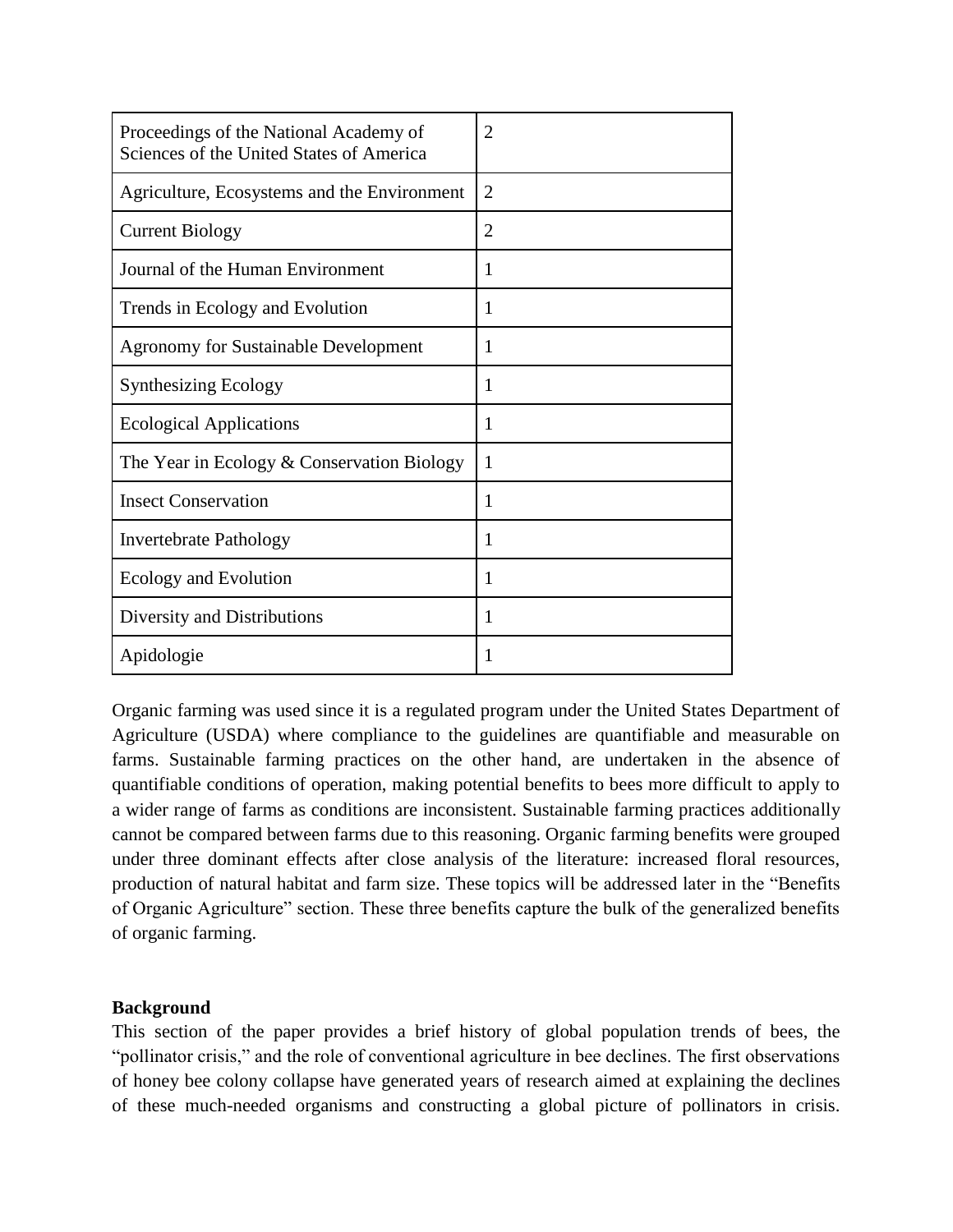Pathogens and diseases are one such investigated explanation. Over the past 20 years in North America, 4 closely-related bumble bee species (*Bombus*) experienced a 96% reduction in abundance and range reductions up to 87% from their historic levels due to infection from the pathogen *N. bombi* (Cameron, 2010). Other causes of decline have been noted from a reduction in the number of people in the beekeeping profession. In Europe between 1985 and 2005, beekeeper populations declined by 31% resulting in a 25% reduction in overall honey bee colonies (Potts et al, 2010). On their own, factors such as disease and reduction in beekeepers are not responsible for explaining CCD. As colonies continued to experience decline, a broader scope of investigations took root to account for a variety of factors. The consensus among pollinator researchers now is that bee declines are attributable to a number of interacting factors at various scales. Land use change causes extensive habitat loss and fragmentation, making it one the most persistent and applicable factors contributing to bee declines as development and agricultural expansion continue. Other variables including reduced floral resources, climate change and pathogens amplify these effects, indicating that bee declines result from humanrelated actions regarding land management and bee keeping practices (Goulson et al, 2015; Potts et al, 2010). This research has solidified in the minds of the discourse community and general public that bee populations are indeed declining and the world is suffering from a "pollinator crisis."

Managed bee populations dominate the aforementioned research since their populations are easy to study when investigating multiple or singular factors related to their decline, subsequently, they exclude critical information regarding the status of wild pollinators. For CCD, this means that managed hives convey only a fraction of the story regarding bee populations. Information regarding wild bee populations is minimal compared to research on managed hives. Additionally, of the studies published on bee declines, most of them are isolated within North America or Europe, creating a bias in the discourse community (Goulson et al, 2015; Aizen et al, 2009; Ghazoul, 2005). Informational deficiencies from other countries also inhibit the ability to paint an accurate picture for bee population trends and thus give significantly more weight to the findings from North American and European studies. Data analyzed from the Food and Agricultural Organization (FAO) on global trends of managed beehives reveal a 1.5% increase per year and has lead to a total 45% increase of managed hives (Aizen et al, 2008). The data also reveal that factors associated with pollinator decline originate from a combined effect of elevated demands for pollinator dependent crops and an inability of available pollination services to meet those demands amidst a 23% global increase in agricultural land use (Aizen et al, 2008; Ghazoul, 2005). The 45% increase in managed hives reported globally counters the losses reported in studies conducted in North America and Europe and generates uncertainty around the status of a "pollinator crisis." The lack of sufficient data on wild pollinators, a global perspective of both wild and managed bees, and a 45% increased in managed hives undermines the argument that the world is suffering from a pollinator crisis (Aizen et al, 2009). Although globally managed populations of bee are increasing, both the United States and Europe are experiencing detrimental declines in their managed bee populations. Both wild and managed bees utilize farm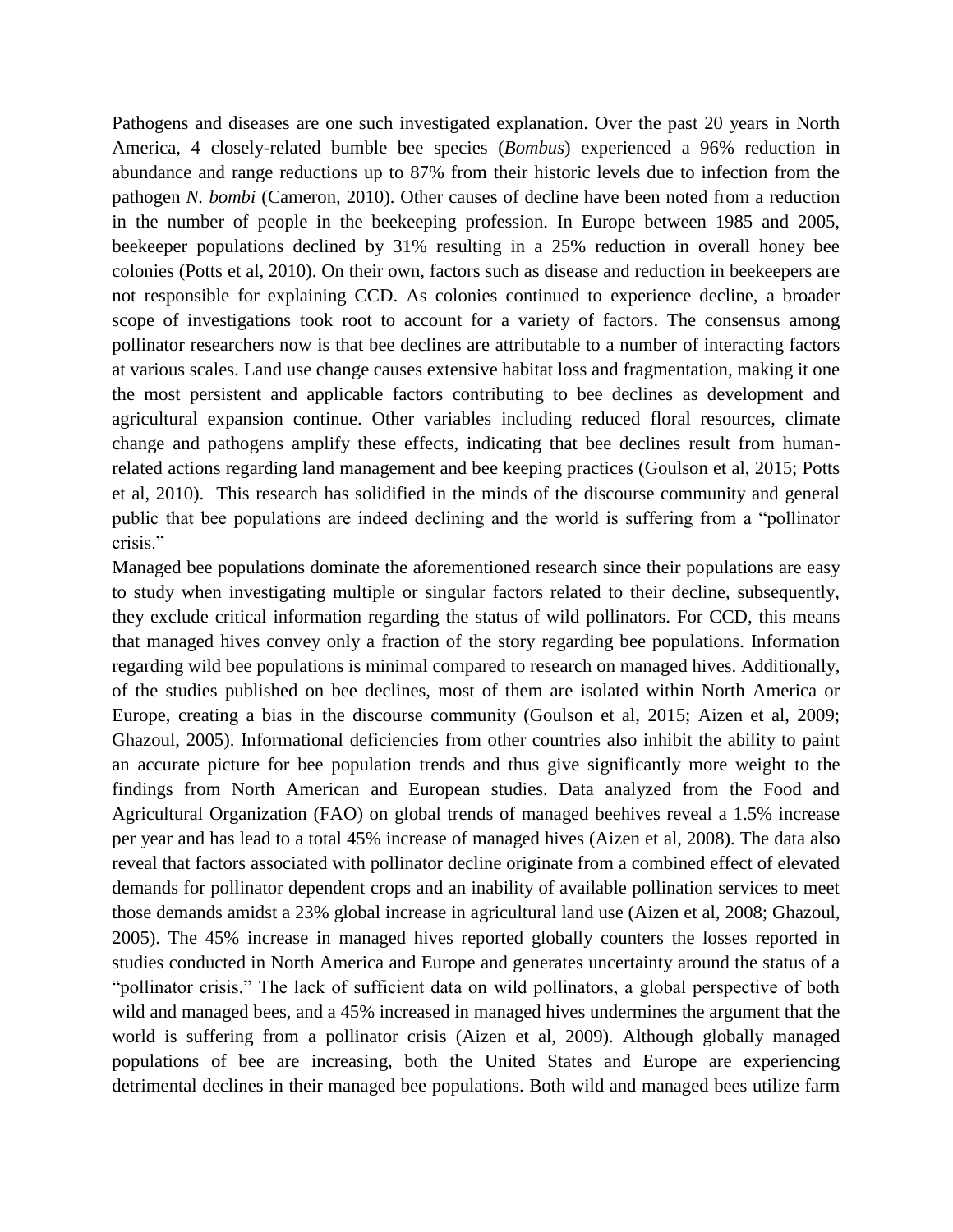resources and by analyzing the effects of organic farming practices, wild bees can be studied and benefits to both populations of bee can be achieved. The picture for wild bees again, is more unclear and their population dynamics cannot be stated with as much confidence. Although managed hive numbers appear to be consistently increasing, information on wild bee populations and conservation efforts are lacking, putting wild bees at risk (Winfree, 2010). These revelations however, do not discredit the threats and declines current human activity has manifested in both bee populations in North America and Europe and their potential to negatively affect other countries. It is an indicator that although one is not currently happening, a pollinator crisis may eventually emerge if current environmental management practices continue without regard to the preservation of critical pollinator species like bees.

A majority of the noted causes behind bee declines in managed colonies pertain to conventional agricultural practices and agricultural land use; monocropping and homogenization of landscapes has reduced diverse floral resources, land use change damages viable bee habitat and commercial (i.e. imported bees) colonies transport pests and diseases through exposure to a variety of chemicals and environments. Wild bees provide over 50% of the pollination services (Winfree et al, 2008) and their protection is vital to food production, ensuring food security and sustaining the health and productivity of natural ecosystems. Unlike managed colonies, wild bees depend on both habitat and food resources from their environment for survival. Managed bees need depend on food resources only since their hives are provided by their beekeepers. Both nesting and food resources disappear in the wake of conventional agricultural practices. Organic farming provides an agricultural management alternative that has the potential to counteract the adverse effects of conventional farming on both wild and managed bee populations by providing more floral resources, habitat and elevated biodiversity. The USDA Organic Certification is delegated to farms abstaining from synthetic chemicals to fertilize or combat pests/weeds, establishing buffers for natural habitat surrounding the farm and performing intercropping and crop rotation (USDA, 2016). The absence of harmful pesticides, the addition of natural areas for bees and the production of more diverse crops directly targets multiple factors connected to declines in bee populations. Agricultural land use dominates global land types and utilizing it to revive and protect bees is a plausible solution to restore colony numbers in the United States and prevent a future "pollinator crisis." Not only does it allow managed and wild bees to benefit, research on its efficacy can fill in the missing gaps in knowledge on wild bee populations.

#### **Current Trends in United States Agriculture and Dependence on Bees**

This section of the paper summarizes recent trends and the scope of agriculture in the United States for both conventional and organic acreage. The United States is a hub of agricultural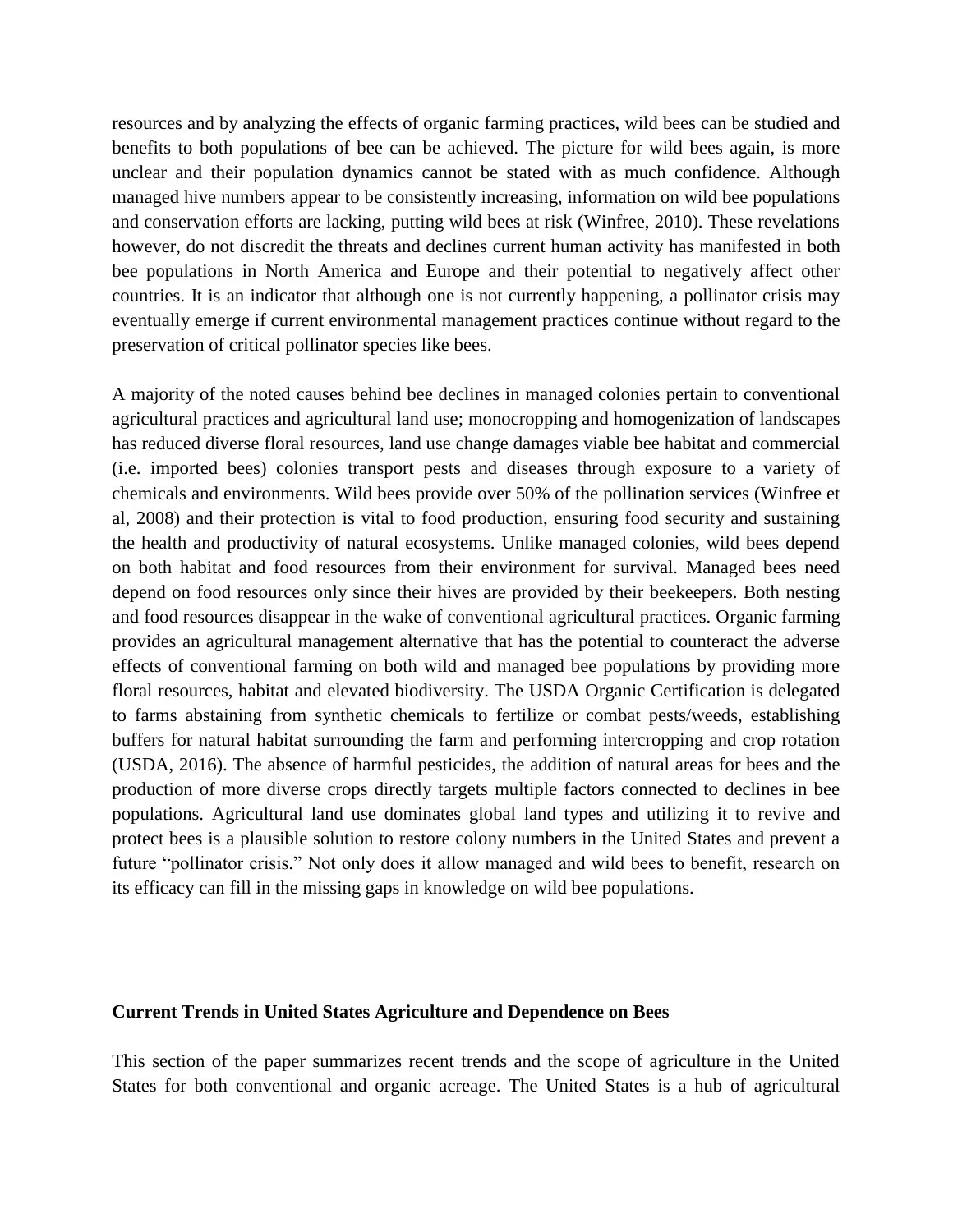U.S. Farmland as Percent of Land Area, by County, 2012



activity that continues to change, taking with it all the various approaches of agricultural operation. In 2014, the USDA NASS highlight on farms and farmland reported that agricultural land use in the United States currently occupies 915 million acres of land (USDA, 2014). This is a decline from 922 million acres in the previous year's report. Of the 915 million total acres, approximately 390 million are utilized for crop production. Organic farmland occupies 50 million acres and has seen 20% and 11% increases in the years 2014-2015 and 2015-2016, respectively (Figure 2) (USDA, 2017). Despite the decline in farm acreage across the country, the average farm size is increasing from 418 acres to 434 but with a concurrent decline in the number of farms (Figure 3) (USDA, 2014). This trend indicates farms in the United States are becoming larger but fewer in number, a trademark characteristic of large-scale conventional farm management. It may also translate to established organic farms expanding and absorbing more land. The overarching trend present here is an increase on the intensity of farms with a decreasing concentration of farms (i.e. a single farm possess more agricultural weight/impact in a system than in previous years). With more impact being exuded onto surrounding systems, the mitigation provided by organic farms becomes more crucial to the health of bees and the environment.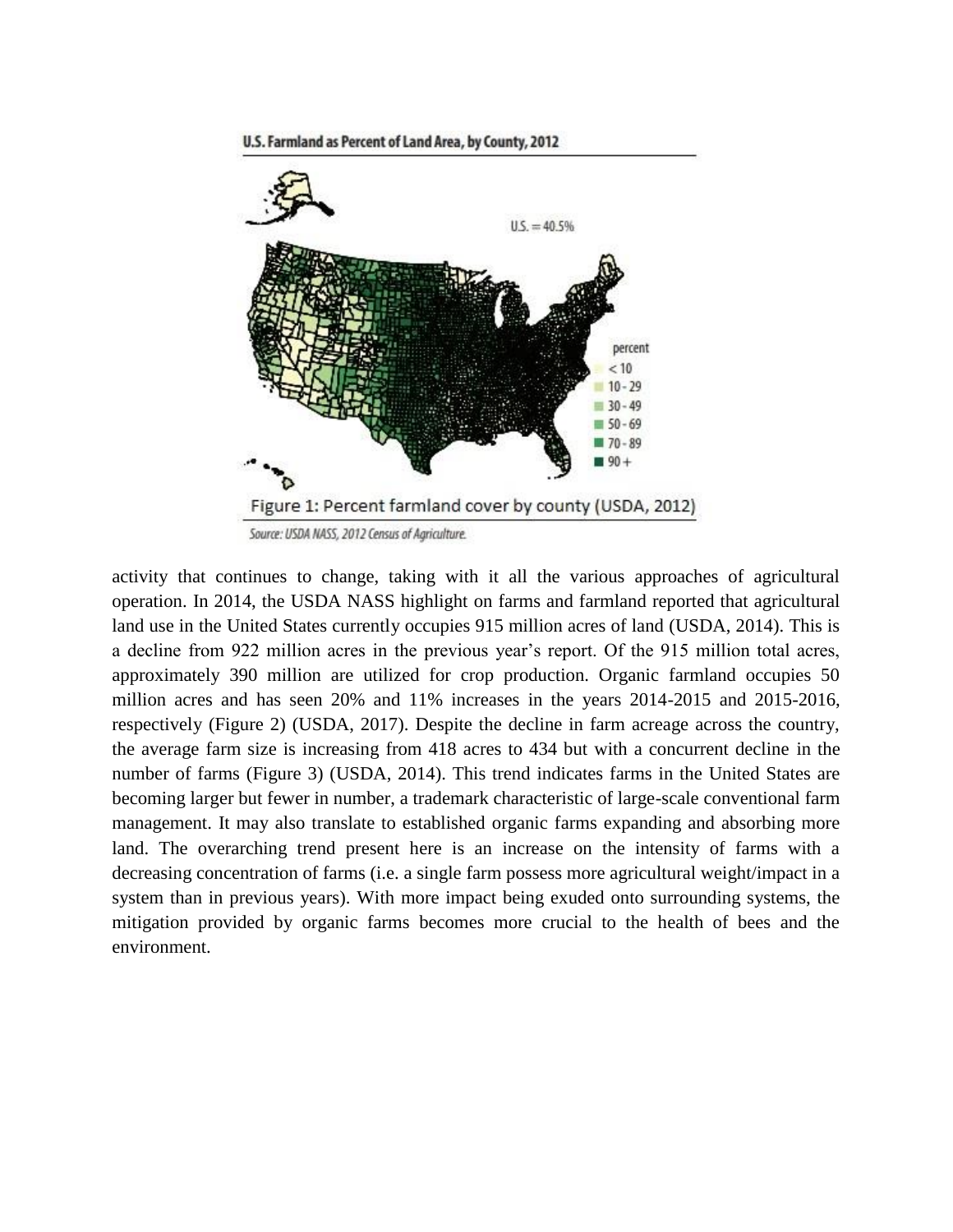

Certified organic cropland and pasture reached nearly 5.4 million acres in 2011\*

*Figure 2: Organic cropland and pastureland in millions of acres from 1997-2011(USDA, 2017)*

The United States has a dearth of substantial data on the dependency of managed, wild or commercially imported bees on the agriculture industry. Without an understanding of the populations of bee depended upon in pollination, targeting effective, mitigating organic farming practices for bees of any species will be difficult and contain uncertainty. A majority of the reports are economic and represent bee pollination services in USD (\$) by crop yield. While this is useful for business analysis by farmers and government officials, it does not provide adequate information for the quantity or type of bees responsible for those figures. More research is needed to investigate the ratio of wild, managed and commercially-shipped bees surrounding pollination services in United States agriculture. Bee visitation data and more careful tracking on the number of commercially imported bees are both possible solutions. Through the current available literature on wild bee pollination and trends in managed hives however, it can be

<sup>&</sup>quot;On November 22, 2013, data underlying the chart "Certified organic cropland and pasture reached nearly 5.4 million acres in 2011" was corrected. The correct number of certified organic pasture/rangeland acres in 2005 is 2.331 million. The correct number of certified organic pasture/rangeland acres in 2010 is 1.405 million; the correct number of certified organic cropland acres in 2010 is 2.966 million.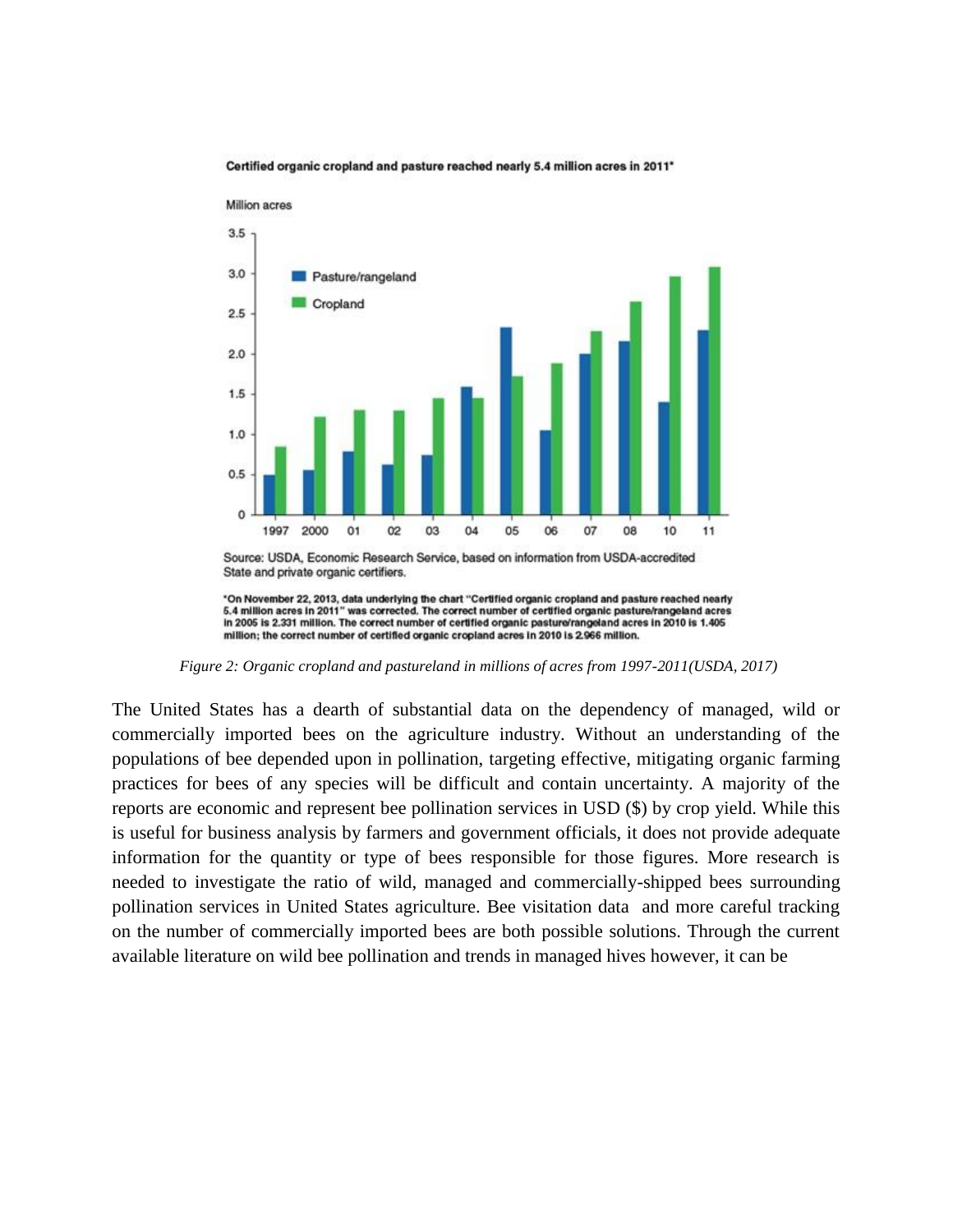

Source: USDA NASS, 2012 Census of Agriculture and earlier census data.

*Figure 3: Number of farms in millions in the United States from 1982-2012 (USDA, 2014)*

inferred that wild bees may soon provide the majority of pollination services. North America experienced a 49.5% decline in managed honey bee colonies and the number of honey-producing colonies fell from 5.9 million to 2.3 million by 2008; a decline of 61% (vanEngeldorp et al, 2010). Wild bee populations have been found to provide all pollination services for farms and can handle the capacity demanded by pollination-heavy crops, provided that the communities have viable habitat nearby (Kremen et al, 2002). Since wild bees have the capacity to take on the duties of commercially imported and managed bees, this indicates that wild pollinators likely contribute a greater share of pollination services to agriculture. The exact quantification of these services however, have not been determined. This also indicates that although wild bee pollination services have a large capacity in their usefulness to agriculture, farmers rely on the services of managed and commercial hives more. Fostering healthier wild bee populations through organic farming may reduce dependency on managed hives. In turn, this may make them healthier as well since the distribution of labor is more balanced. This does not mean that wild bees are more worthy of protection and restoration efforts than managed bees but it does emphasize the importance organic farms have in providing natural habitat for bees and restoring natural services.

#### **Conventional Agriculture's Role in Bee Population Decline**

Conventional, or industrial, agriculture has been associated over time by a handful of key practices: aerial and/or terrestrial application of pesticides, monocropping (i.e. growing and harvesting a single crop variety such as corn), growing crops on the same plot of land multiple seasons in a row, planting genetically modified seeds, tilling and the combined application of all of these practices over a large area of land. The goals of conventional agriculture revolve around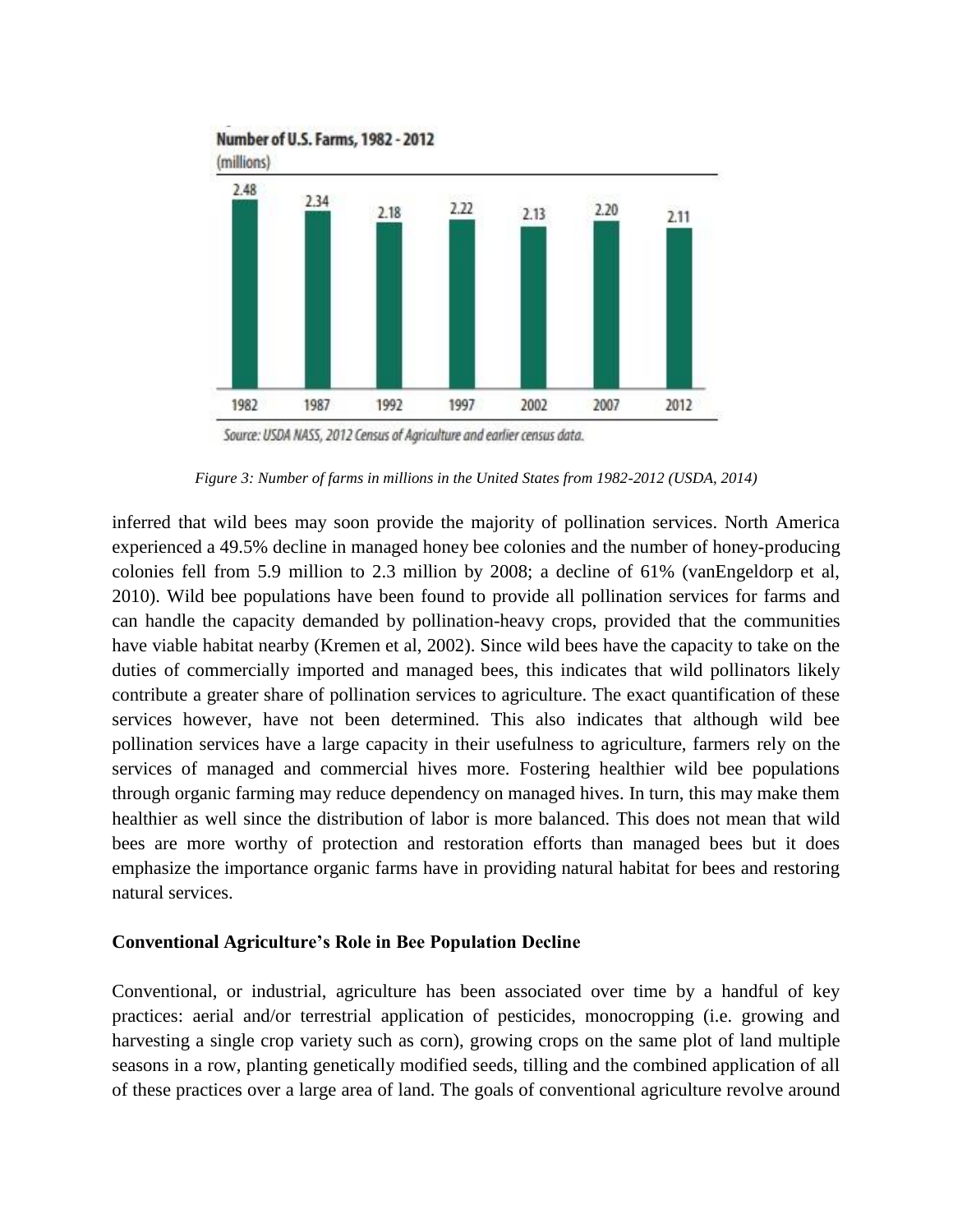maximizing yields and making a profit by reducing costs, which explains the need for large areas, pesticides, fertilizers and exhaustive use of the of land and its resources. Across the world today, large swaths of land are being cleared for intensive agriculture practices, notably the Amazon rainforest. Widespread clearing of land in this manner for conventional agriculture removes habitat and resources for bees and other organisms which then face negative externalities of the agricultural industry.

# Pesticides

Pesticide application is one of the most studied topics in agriculture and its impact on bees is widespread. In recent years, restrictions on chemicals and application techniques has limited conventional farmers in their pest-fighting options and has thus limited the direct exposure of bees to harmful chemicals. Despite careful regulations of toxic chemical compounds, it does not entirely control their release into the environment and or reduce the likelihood of the compounds coming into contact with bees. Neonicotinoids, among other toxic compounds, can be found in plant pollen and nectar where it adheres to bees' legs and bodies during foraging in the spring and summer (Krupke et al, 2010). These contaminated vectors are capable of transporting sickness into hives and increasing bee mortality. Pollen is often fed to juvenile and larval bees (the brood) and if the pollen contains toxins, the population dynamic of the colony/or community will shift from the increased mortalities among the younger group of bees. Bee colonies or communities facing population declines are less likely survive in the face of environmental stressors and can lead to CCD or loss of the community. The same compounds can be found at parts per million (ppm) and parts per billion (ppb) concentrations in hives, bee products and bees themselves that cause lethal effects (Johnson et al, 2010). While more stringent rules on pesticides can limit direct exposure to bees, indirect exposure is still a prevalent issue that maintains ties to reduced bee colony fitness and survival.

# Monocropping

Monocropping in conventional agriculture removes basic necessities needed by any organism for survival: food and available habitat. For bees, homogenization of vegetation reduces floral resources and the clearing of land destroys their habitat. Reduced availability of habitat and nutritional resources are stressors for any population and limit organisms from surviving for prolonged periods of time. In multiple studies conducted on conventional agricultural practices, the combined absence of habitat for bees and their floral resources have indicated a reduction in species diversity, abundance and richness (Le Feon, 2010; Gabriel et al, 2013: Goulson et al, 2018). Gabriel et al, 2013 takes a different perspective by investigating landscape productivity through crop yields and bee species density where higher crop yields produce a negative relationship with bee density, indicating that large, highly productive farms reduce the number of bee species per area. Conventional farms operating on the demand for large yields are not seen as valuable resource reservoirs by bees and cause reduced visitation and pollination as they are drawn to other, more attractive resource pools. This forces bees in resource "deserts" to either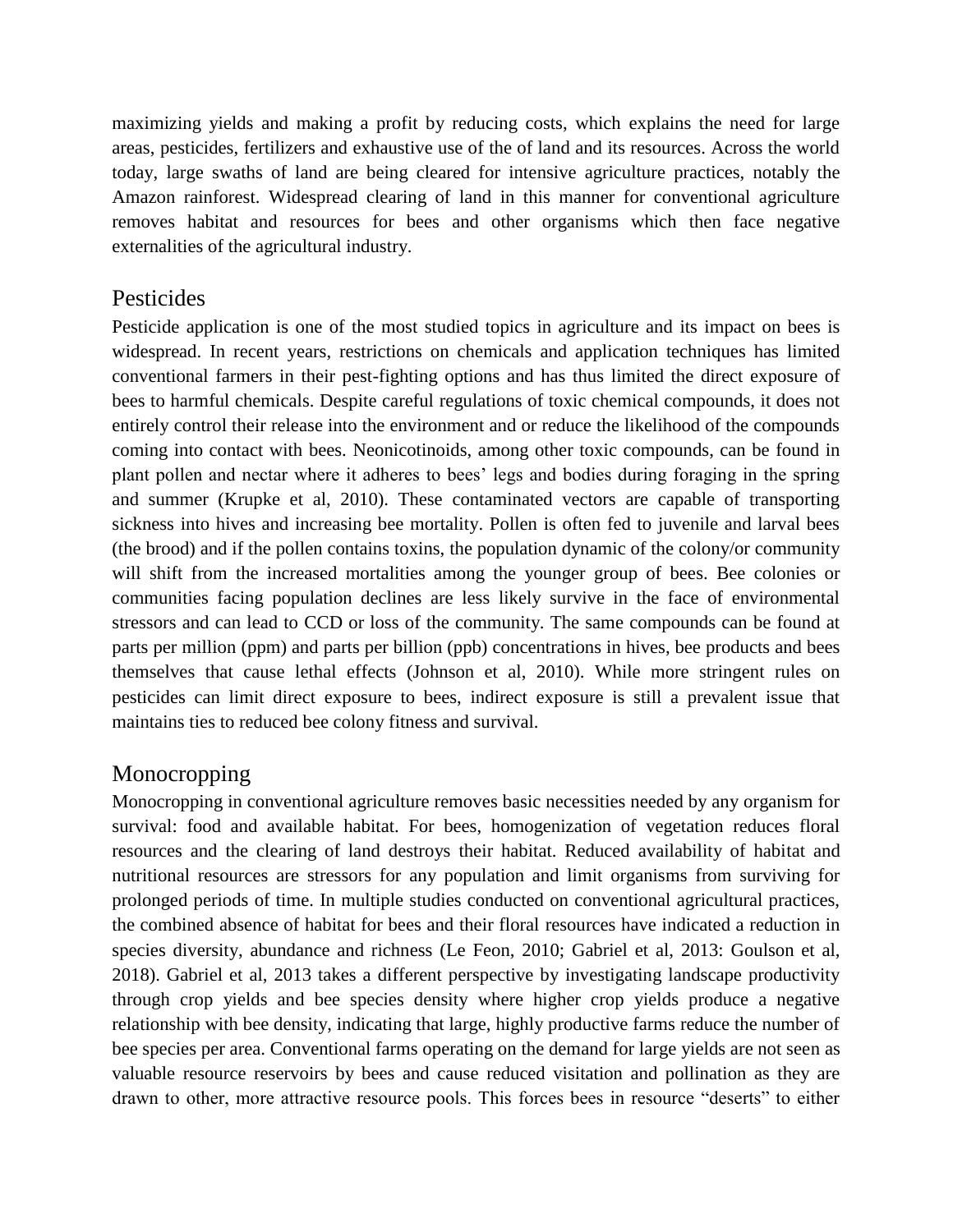migrate or increase their foraging range, both of which are stressful adaptations, or risk death. It should also be noted that landscapes converted into monocropping operations undergo fairly rapid change, leaving little time for populations to successfully adapt and there is little effort to offset these direct alterations to the landscape. Monocropping causes two of the most noted detrimental impacts to bees by removing the resources necessary for basic survival. Without the support by the most basic needs, bee populations living in conventional agricultural landscapes face serious threats.

# Pollination Practices

Conventional agriculture depends heavily on imported and managed bee hives for the pollination of crops due to high yield demands, but these populations of bee present threats to native, wild populations as well as to their own colonies. These bees are exposed to multiple environments in both the United States and other countries and are also kept in close quarters. Both conditions are ingredients necessary for breeding sickness. Managed colonies within the United States pose more of a risk for contracting disease and pests but the application of non-native bee colonies shipped from other regions of the globe carry diseases and pests as well (Goulson et al, 2018; Potts et al, 2010). Many of the studies covering overarching impacts on bee colonies address the interaction of the aforementioned stressors but clearly state that minimal research is present to assess interacting stressors on actual bee *populations*. Diseases however, provide a glimpse into these interacting factors. A common pathogen afflicting native bumble bees in the United States is *Crithidia bombi* or *C. bombi*. This pathogen is carried from non-native, commercial bumble bee hives onto flowers used by native bee communities and can infect 20% of native, wild species within the first three months of exposure, and by 18 weeks can reach nearly 100% infection (Otterstatter & Thomson, 2008). Pathogens like *C. Bombi* are often transmitted via direct contact with infected individuals or pollen, which are both highly active vectors for bee species. Organic farms in this manner, come across as an appealing solution for the restoration of native, wild bee pollinators. In this hypothesis, wild bee presence and population growth provided by natural areas on organic farms is seen as a way to reduce dependency on commercial hives and reduce risk of infection of the regenerating populations since more wild bees are providing natural pollination services. Conventional agriculture presents multiple negative effects on bee populations both wild and managed and emphasizes the need to reassess the United States' approach to agriculture if healthy bee populations are to continue to survive. Organic agriculture addresses these problems by providing more floral resources, increased natural habitat and altering farm size.

## **Benefits of Organic Agriculture on Bees**

Three categories of benefits to address the problems presented by conventional farming practices have emerged in the literature: increasing floral resources to combat monocropping, providing more natural habitat to counteract large, unbroken farmland, and altering the size of the farm to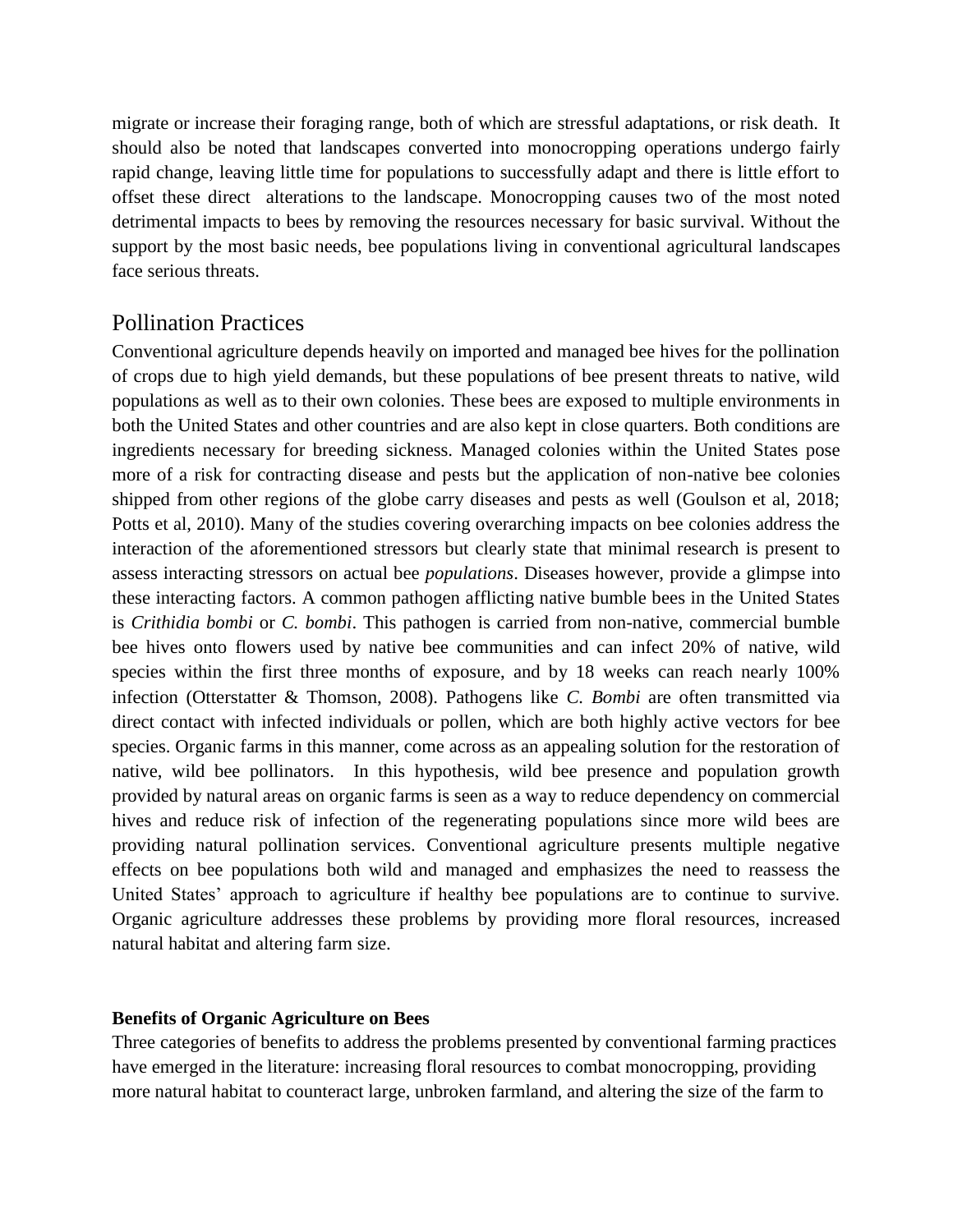mitigate homogenization and landscape-scale effects. All these categories possess overlap, particularly between natural habitat and increased floral resources. Naturally, more habitat area will increase the amount of food available for survival and the more food resources there are, the more elements are being contributed to make a habitat. It is critical to note that the majority of research has been conducted on the general richness, biodiversity and abundance of bee species and the lens studies typically use to analyze those factors is through natural habitat. Another important note is the studies that investigate comparisons between conventional and organic agriculture do not specify the practices being conducted on the organic farms or target a specific practice in their research. These problems arising in the literature present impediments when attempting to identify useful practices of organic farming and how bee communities respond. Specific practices conversely, cannot be stated to have any more or less impact on bee populations than another. It should also be noted that the articles cited do not distinguish between managed and wild bees but instead focus on different *species* of bees (i.e. honey bees and bumblebees) and many generalize bee species and populations (e.g. "solitary bees" in comparison to "bumblebees"). Some articles specify wild bees in their results but those articles are limited in the application of their findings since other wild pollinators included in the study. This reduces the validity of applying noted findings and practices to bees for the purpose of aiding bee populations. While the literature reviewed in this section builds a strong case for the benefits of organic compared to conventional farming, evidence supporting the application of organic farming as a method to combat declines in bee populations is minimal and requires specific conditions for significant improvements.

## Increased Floral Resources

Intercropping, planting diversified crops and establishing buffer zones on organic farms diversify and expand floral and food resources for bees. Whether wild or managed bee populations are making use of a farm, both require the provided floral resources to bolster their populations. Within a few years of converting to organic practices, increased availability of food for bees improved overall pollination success (Andersson, 2012). This indicates a steadily increasing bee population and abundance since the time of conversion and holds potential for future stability if those same practices continue. If populations of wild bees remain steady and continue to rise, the farmers may also benefit in their ability to increase crop yields in the presence of more wild pollinators. Increasing floral resources reveals the effectiveness of changing crop cultivation practices on improving the health of bee populations and its immediacy. It does not however, provide any suggestion to the long-term benefits if the elevated presence of bees is maintained or the specific crop practices used to attain this result. Despite the benefits provided to bees by switching cultivation techniques, studies also lack specificity in that they analyze cultivation as a whole unit rather than investigating specific methods used to attain these results.

Organic farming prevents chemical elimination of weeds and other plant-based pests but the presence of vegetation outside crops provides additional floral resources such as red clover blossoms. Between organic, conventional and genetically modified (GM) crop farms, pollination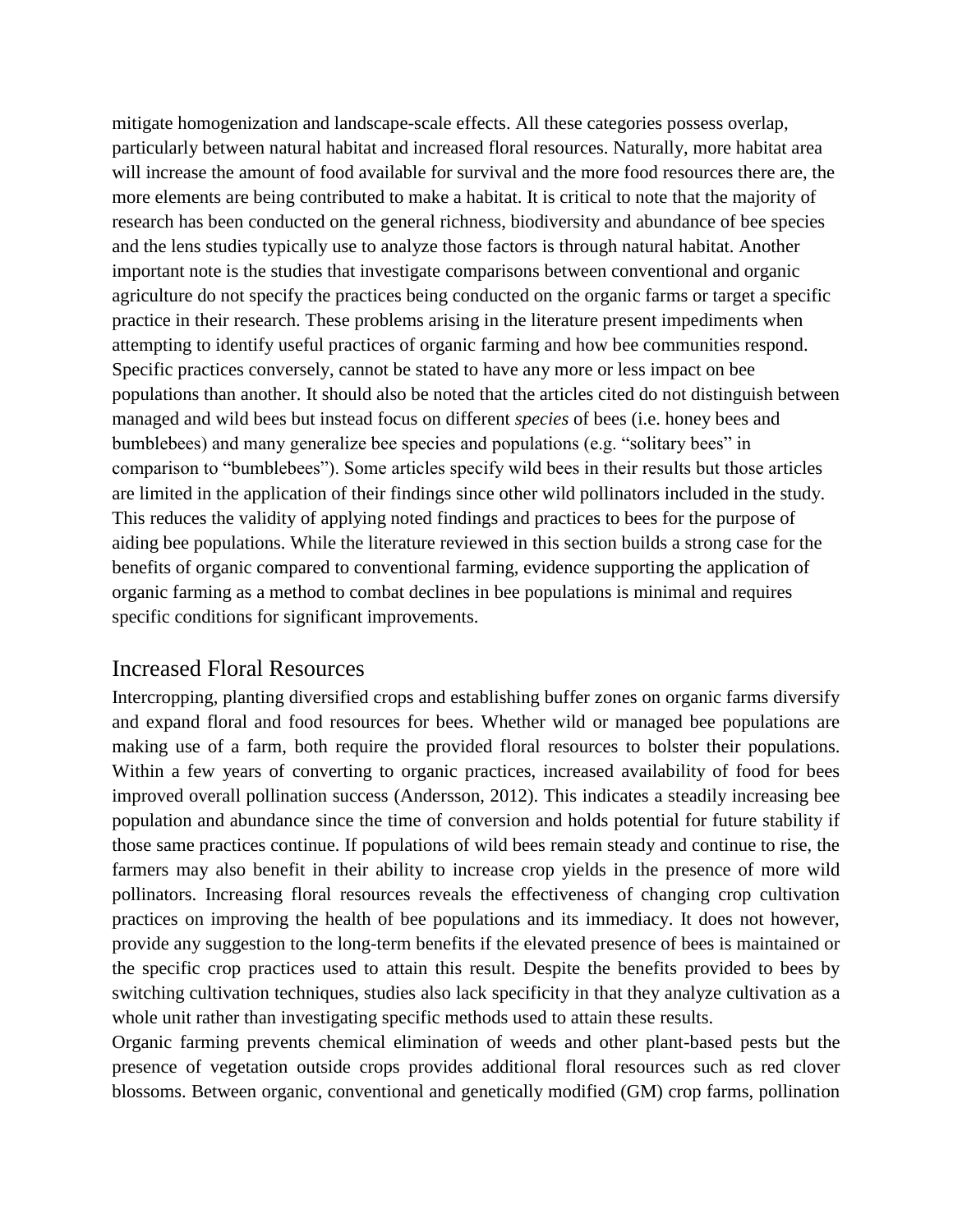capacity by bees was fully reached on organic farms with a total of 342 bees, midway on conventional farms with 230 bees and low on GM farms with just 101 bees (Morandin & Winston, 2005). The increased bee abundance is predicted to be responsible for the increased pollination capacity provided by the variety of crops present. A relatively unexplored avenue of the benefits of organic farming is the benefit of weeds to bees and other pollinators. In a unique study, Nicholls and Altieri (2013), argue that increasing plant biodiversity on farms through proper weed management practices provide favorable and stable habitats for bees that will subsequently improve pollination services for wild pollinator species. Weeds provide diverse food and nesting, reduce homogenization and fragmentation of the landscape while also reducing bee pests. Reduced disturbance responsible for hindering establishment of pollinator populations can additionally be achieved through weeds by connecting habitats and ecosystems. Because organic farming prohibits the use of pesticides and is known for diversified crop production and natural buffers, weed management to improve bee populations would likely improve floral resources and provide more habitat for many different species of bee. More research is needed to investigate the benefits of this particular practice of organic farming, however, before its potential application is cited to significantly benefit bee communities.

Increasing the amount of floral resources through organic crop management is very effective at increasing the abundance of bees at minimum and may help bees resist further declines in their populations. The articles are limiting, however, in their ability to correlate increased abundance to beneficial changes in bee population dynamics since studies lack long-term monitoring. It cannot be assumed that floral resources alone will impact the bees' ability to restore their populations. An increase in floral resources on an organic farm may cause increases in abundance and diversity from attracting a larger ratio of bees in comparison to the total landscape without altering their overall population dynamic. Other questions require answers as well. How much more diverse does an organic farm have to be in order to produce an increased level of abundance? In comparison to other organic practices, how much more does increased food diversity impact bees? Will the increased abundance trigger negative competition effects among bees and other pollinators in the organic farm ecosystem? Current literature does not address these questions and as a result, organic farming loses traction in its power to benefit bees through intercropping, natural buffers and diversified vegetation.

## Natural Habitat

Providing habitat for organisms is a foundational practice in conservation and restoration efforts that is often met with success. On organic farms, the presence of buffer zones between fields and the restoration of native habitat surrounding the farm provides increased floral resources and nesting sites simultaneously. The bees' ability to nest closer to their food source reduces foraging risk and enables colonies to have access to a greater amount of nutritional resources for population growth. The energy directed to prolonged foraging can now be diverted to reproduction and growth. Competition for other viable habitat is also reduced and causes a reduction in overall stress on bee species or communities. A 5-20% increase in organic farming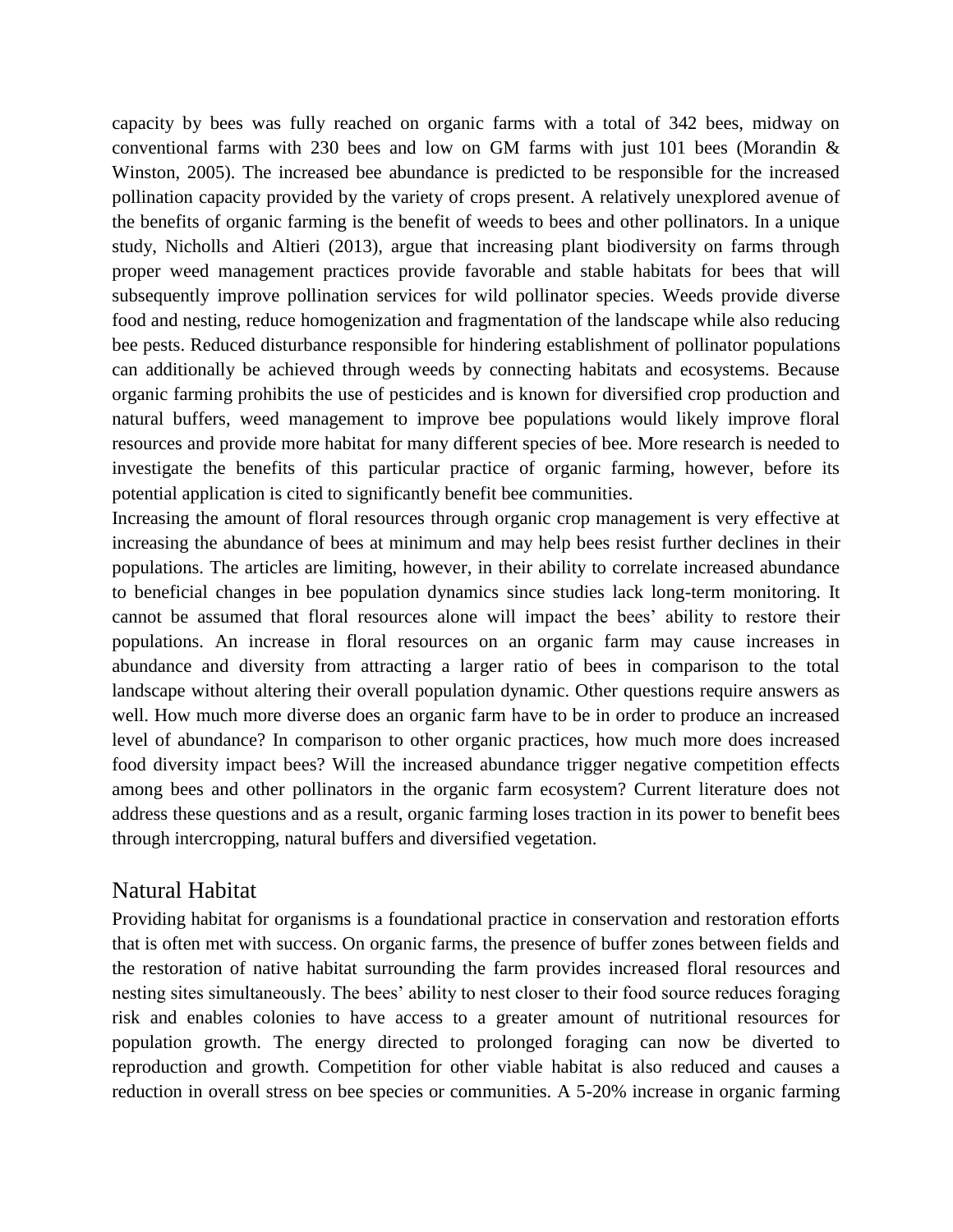at a landscape scale increased the richness of bee species overall by 50% where solitary bees saw an increase of 60% and 105% for bumble bees. These effects were strongest from a 250-500-m radius from 21 organic fallows strips. These effects were also noted to take place at local and landscape scales (Hulzschuh et al, 2007). Bumble bees likely respond more favorably to organic farming than solitary bees because solitary bees are able to travel farther and access more food and habitat resources and do not live in large hives. Thus, bees that live in hives might benefit more from organic farming practices than solitary pollinators. This does have its drawbacks however.

One drawback of natural habitat on organic farms is the disconnect from the surrounding landscape. Edges of fields and farms contain the greatest level of diversity, but in order to maximize the effects of organic farming, management must also be done in the area surrounding the farm (Gabriel et al, 2010). Organic farms alone cannot achieve the habitat requirements necessary to successfully restore bee health and populations; efforts will also need to be taken by other types of landowners to broaden connectivity. Isolated populations of organisms are known to suffer from stagnated growth due to the limited amount of genetic resources and smaller populations are less able to defend themselves against natural environmental stressors. Organic farms have other demands to meet as a business such as making profits and growing marketable crops. Conflicting interests and needs of farms limit their ability to provide adequate natural habitat and as such, the provided benefits of buffers and vegetation restoration has its limitations despite their noted benefits.

Depending on the habitat requirements of the bee, not all bee species will respond the same to natural habitat restoration. Seventy percent of native bees in the United States nest underground and the European honey bee, a non-native but long-established species, nests in the hollows of trees (USDA, 2011). Cover crops and natural buffer zones on farms, therefore, are essential for maintaining healthy populations of bees by reducing the amount of vulnerable bare ground and providing trees for honey bee colonies. Bee species increase in richness and abundance by 30% and 50%, respectively, but is varied between landscape and organism type (Bengtsson, 2005). The benefits of organic farming at smaller scales reflect individual behaviors while the large scale will reflect population dynamics. This indicates organic farming practices can be utilized to benefit solitary or social bee pollinators based on the scale of implementation but cannot extend enough to instigate population-level changes.

Farmland and the surrounding landscape interact with bee communities in such a way that organic farming benefits are augmented when practiced in more homogenous landscapes. Regions where the landscape is more heterogeneous (i.e. more diverse land types) would not benefit as much from organic farming practices, however since regions where agriculture is widespread, organic farms would act as oases for bees and other species in a more homogenous landscape. As such, bee populations living near homogenous agricultural landscapes would be able to benefit from organic farm practices being implemented. These benefits (e.g. increased species richness and diversity), however, are likely going to be confined to agriculture-intensive landscapes and exclude heterogeneous regions or regions with prevalent organic practices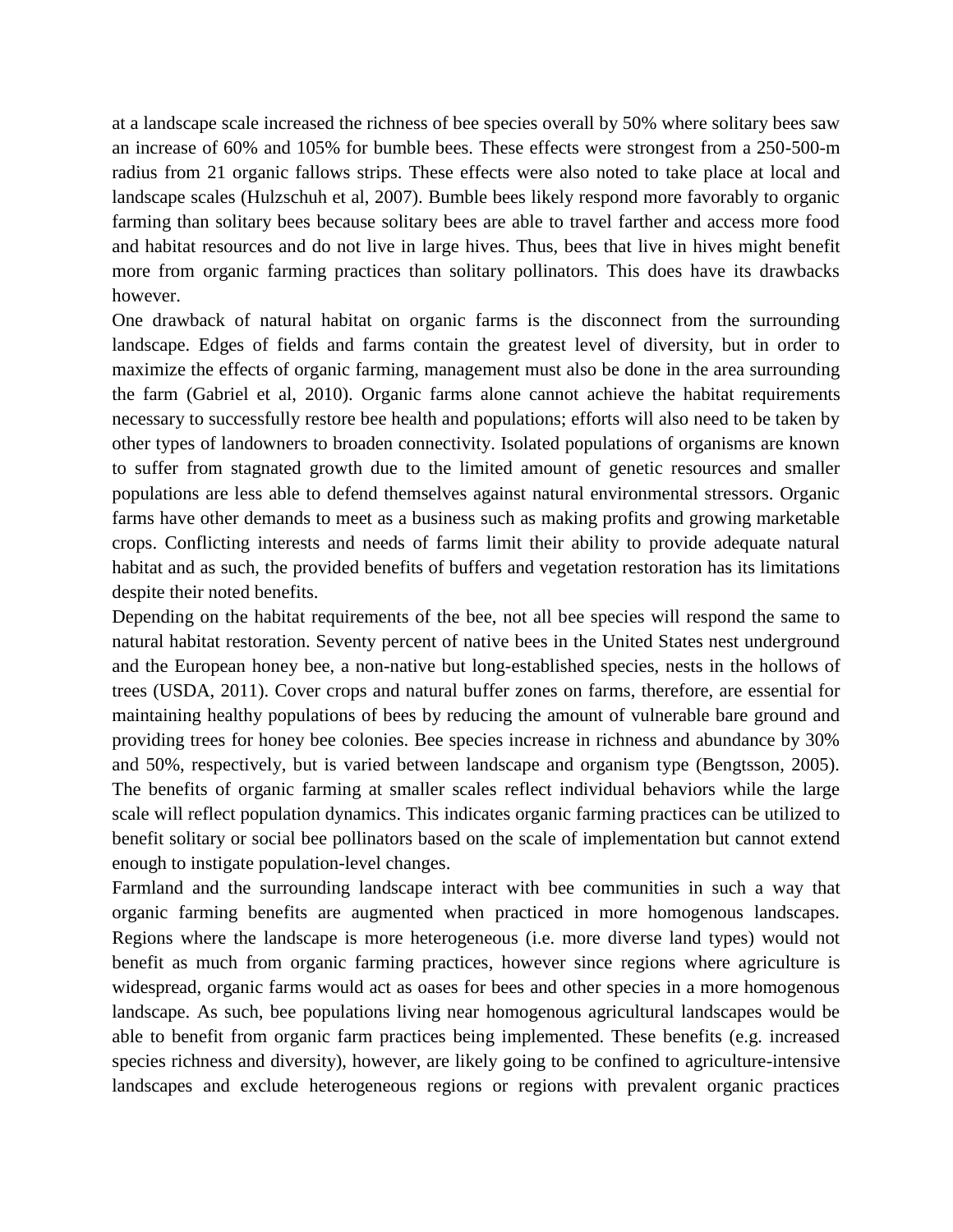(Bengtsson, 2005). One study found an average of 5.33 species of bee on both conventional and organic farms in homogeneous landscapes but the number declines when considering the high average number of bee species on organic farms alone: 7.67 (Rundolf et al, 2008). Despite efforts to implement organic practices, it is important to also recognize the history and current state of the land when considering actions to alter it. Organic farming may not be as useful as previously thought if practices are put into place in heterogeneous landscapes where buffers between natural and managed land are dense. An increase in heterogeneity can cause a decline in bee species' richness and abundance in areas with historically dense buffer zones with the exception of bumble bees. Bumble bees favor increased numbers of patches in the landscape mosaic (Aguirre-Gutirrez et al, 2015). This will limit the number of regions capable of implementing successfully beneficial organic farming practices, and the species of bee, if the landscape history does not favor increased heterogeneity. Switching to organic farming practices also includes modification of the landscape to promote natural habitat resources. Habitat corridors and buffer development in the sense of landscape management provide significant benefits to bees without changing agricultural practices. In a healthy landscape mosaic, the establishment of conservation land for bee species would increase their richness, abundance and diversity in both the landscape and on farm fields. Lastly, natural habitat diversity is more responsible for increased levels of pollinators than farming practices (i.e. more local and landscape scale effects) (Chateil et al, 2015). Despite these findings that reduce organic farming's effectiveness in regions with a more heterogeneous landscape, it leaves opportunity open for dramatic benefits in regions of widespread agricultural land use.

Literature on natural habitat restoration on organic farms has revealed that this practice generates some of the largest noted benefits to bees but with significant drawbacks. Despite the positive effects on abundance, diversity and richness, the benefits lose their significance in heterogeneous landscapes and are in conflict with competing needs of farms. Organic farms are often present in areas of the United States that are already taking heavy action to restore habitats of various organisms or have a smaller percentage of intensive agricultural land (e.g. the Pacific Northwest). The midwestern United States, on the other hand, has widespread conventional land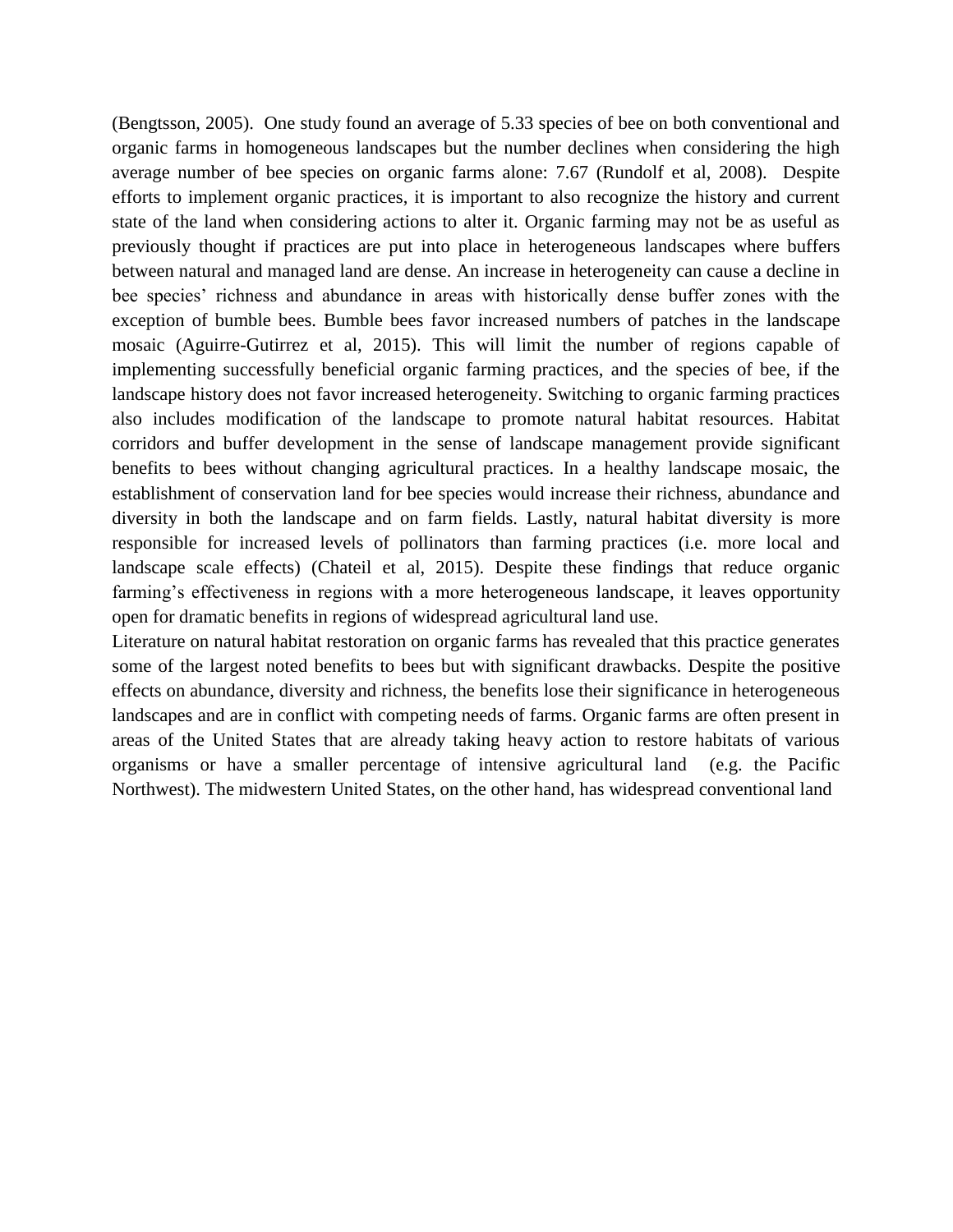

Fig. 1. Number of Certified Organic Farms by State, 2016

*Figure 4: Number of certified Organic farms in the United States by state (USDA, 2016)*

use and thus, a higher potential to reap benefits of organic farming but is not an area with high organic activity (Figure 4). It also lacks evidence on temporal changes in bee populations as many studies investigate individual bee numbers on farms alone of focus on diversity of bee species. Population dynamics include information on reproductive patterns, nesting behavior and migration. Analyzing long-term nesting behaviors of bees in response to agricultural practices may provide a different perspective on the effects of organic farming that are not being observed by studying bee visitation to farms and focuses on wild bees, a currently deficient area of research. Different strategies will also need to be developed for regions with heterogeneous landscapes. Developing productive and supportive mosaic landscapes may be the best approach in these regions to work with the diversity and natural areas already present. This will ensure the ecosystem as a whole is healthy and sustainable with little or no human intervention.

## Farm Size

The debate of whether species benefit more from "many small or one large" conservation area(s) has been a topic of discussion within conservation practice since its development. The varying size of farms presents a similar question when considering the impact of organic farming on bees in agriculturally-dominant landscapes. Most conventional farms occupy a single, large, unbroken region of land containing a single crop. Devoid of adequate habitat and food resources, large agricultural operations are a desert for bee communities. By dividing agriculturally-dominant landscapes into multiple smaller farms, natural buffers containing diverse vegetation and habitat can provide previously absent food and nesting resources. The benefits of these actions could be bolstered by converting farms to organic practices, creating a synergistic effect. When comparing small and large conventional and organic farms, both small scale and organic farms benefitted bees; however organic farms provide increased bee species abundance and generate more floral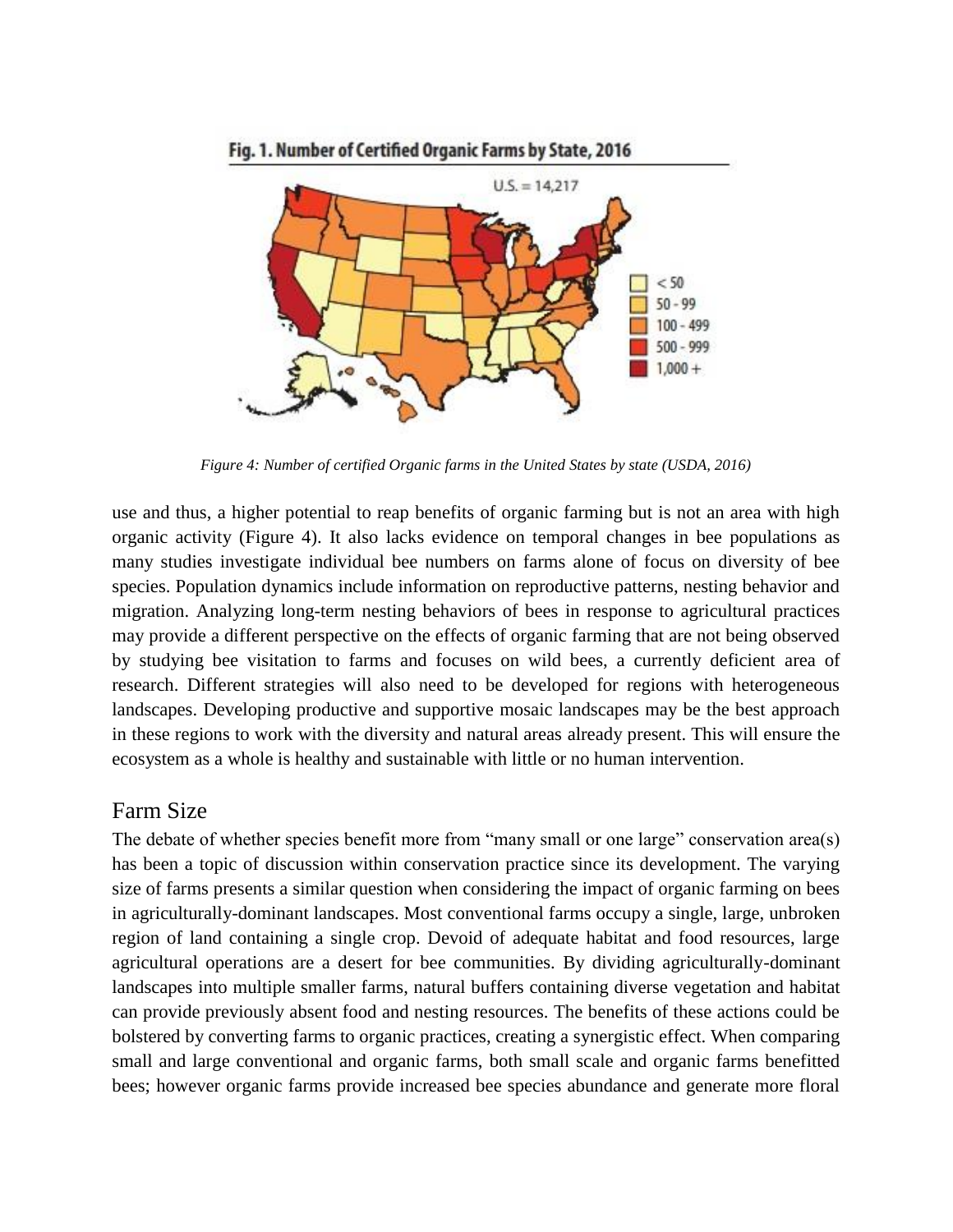resources, creating a positive feedback loop (Happe, 2018). The smaller sized farms benefit bees with shorter travel ranges and contain many of the necessary resources for survival within a close distance. Farm size reduction will naturally reduce crop yields produced on the farmland. By reducing the farm size, and subsequently the yields, bee biodiversity increases. Reduced crop yields on organic farms increase individual bumble bee numbers by 23%, bumble bee species by 27%, solitary bee individuals by 26% and solitary species by 21% (Gabriel et al, 2013). In this sense, reductions in farm size produce beneficial indirect effects for bees that could extend beyond reduction in crop yields. Findings for the benefits of smaller, organic farms however, is inconsistent and produce uncertainty in concluding their benefits.

Even if small farms are able to generate increased bee activity and abundance, it may not be enough to produce significant beneficial, long-term impacts on populations of bees. Identifying long-term benefits is critical to the reversal of bee declines and their restoration. Despite smaller, organic farms containing higher numbers of bees (405% more bees), the differences between large, conventional farms are not significant (Belfrage et al, 2005). Although more bees were present, the difference is not significant enough to warrant the conversion to organic farming specifically for the benefits provided by reduction in size. A promising insight in this study however, is that when there were more birds present the number of pollinators, including bees, was also greater (Belfrage et al, 2005). Birds could thus be utilized as "pioneer pollinators" for bees and encourage restoration by paving pathways for bees to reach habitat and food resources. They may also serve as indicator species for bees, although more research would have to be conducted on which species of bird indicate the presence or absence of certain species of bee.

The debate of "many small or one large" appears, in some instances, to favor bees when smaller farms are present but does not sufficiently address the effect of quantity. Evidence from the previous sections suggests that multiple organic farms will not significantly improve bee communities due to the heterogeneity of the landscape that organic farms inherently create. Another important aspect to consider is temporal trends in bee communities *throughout* the conversion from conventional to organic or vise versa. Disturbance and recovery of the environment at various stages in conversion will impact observed patterns of bees. Many of these studies compare well-established conventional and organic farms and their size differences, preventing long-term, temporal trends from being uncovered. Farm size is, consequently, an inconclusive sector in organic practices pertaining to the benefits of bee populations. The lack of consensus among research on this topic makes it near-impossible to confidently state the potential of reduced farm size on bees. Long-term studies on this topic are also lacking. Evidently, specifications on more types of bees and their long-term response to reduction in farm size would be useful in determining which bees would benefit from many, smaller organic farms.

### **Conclusion**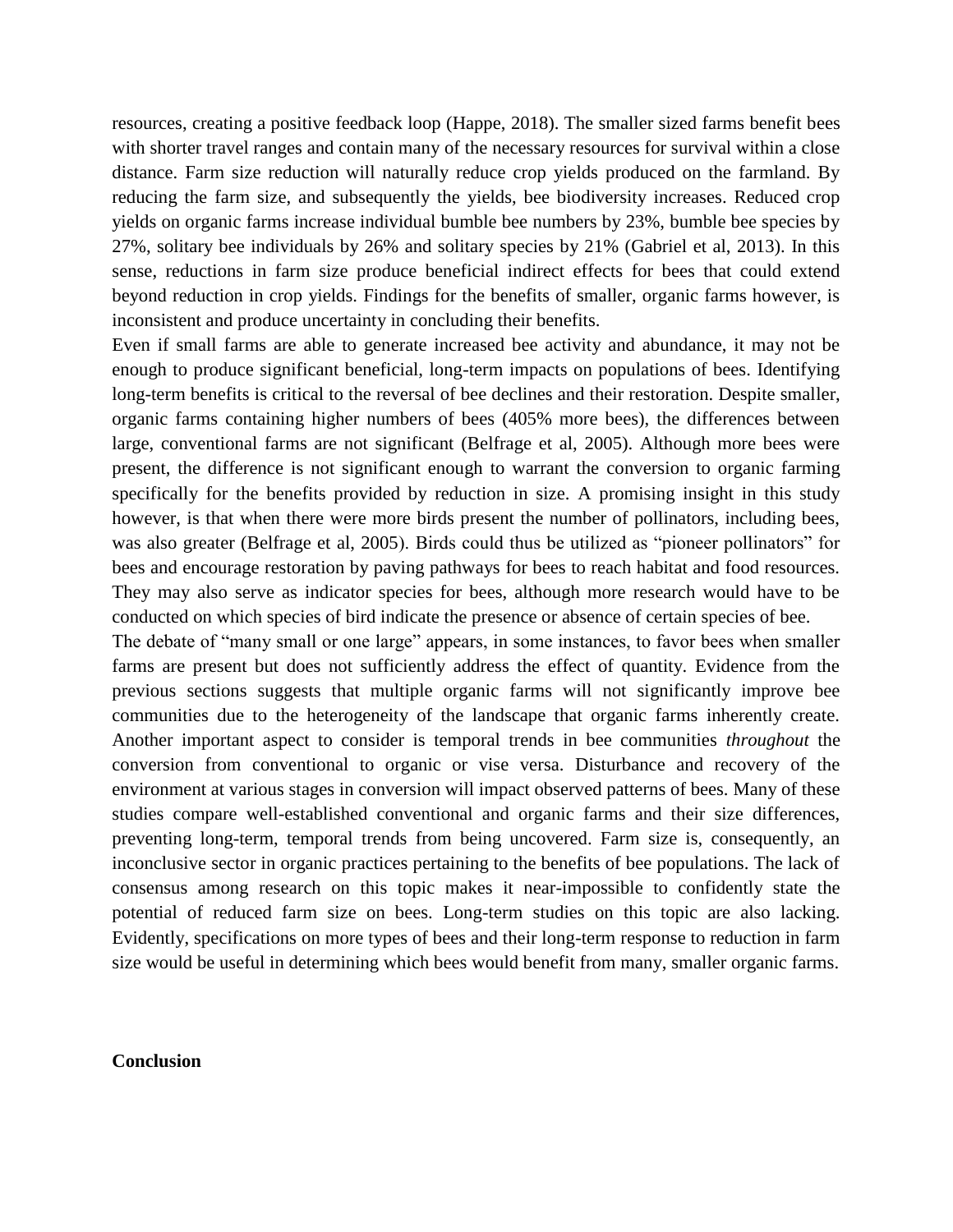Declines in bee populations in the United States are in large part attributed to conventional agricultural practices. Both wild and managed bees face environmental stress from reduced habitat, food and toxins from intensified food production nationwide. The pollination and natural services provided by bees is crucial for continued food production and vibrant, productive ecosystems but those may be lost if current agricultural practices continue down their current path. Organic farming practices through the USDA Organic Certification acknowledge the environmental risk and degradation brought about by conventional farming and take action to mitigate them. Of the requirements needed for organic certification, literature has focused on floral resource abundance, natural habitat and farm size as the primary contributing factors influencing bee species and populations.

In summary, increasing floral resources on organic farms does attract a greater diversity and abundance of bees and improves pollination success but does not provide any inclination to the long-term benefits of this practice. By studying organic farms in isolation, studies also ignore the possibility that more food availability on organic farms may be drawing a larger number of bees away from other regions of the landscape without changing the population dynamic. Natural habitat in noted to produce multiple benefits to bees but is highly limited to homogeneous landscapes to generate significant impacts. Smaller farms reduce yields which provides benefits to bees but farm size does not present any information about the effect of quantity in regards to the debate of "many small or single large" conservation areas.

Multiple studies limit the scope to general bee diversity, abundance and richness as it pertains to visitation on farms. Increased diversity, abundance or richness is not indicative of elevated populations of bees but is the primary focus of multiple studies investigating the effects of organic farming on bees. Focusing future research on nesting and reproductive behavior surrounding changes to agricultural practices may provide new insights to bee populations not currently evident by studying visitation to farms. Longitudinal studies on bees and pollinators with respect to organic farming focus on the total abundance and richness of species but have little focus on studying communities or populations of bees. Without this information it is unknown whether or not organic farming practices generate an environment where bees are able to recover their numbers. More research needs to investigate known populations of bees living near recently converted organic farms and assess their population dynamics over time. Another deficient area of research is on the population trends of wild bees, specifically. Some studies do not distinguish between the species of bees being studied.

Additionally, increased biodiversity in farm ecosystems may not give bee communities the space to recover their population if niche space is highly competitive between other pollinators. This paper showed that the direction of pollinator recovery and conservation may be better directed at landscape scale recovery in agriculturally-intensive regions. This will provide more natural habitat for wild bee pollinators and alleviate dependency on managed hives that may pose risks to wild populations from disease. These articles also only provide short-term analyses of the benefits of organic farming and lack assessments of population dynamics. Very few models exist in the current literature that make projections about how certain farming practices will impact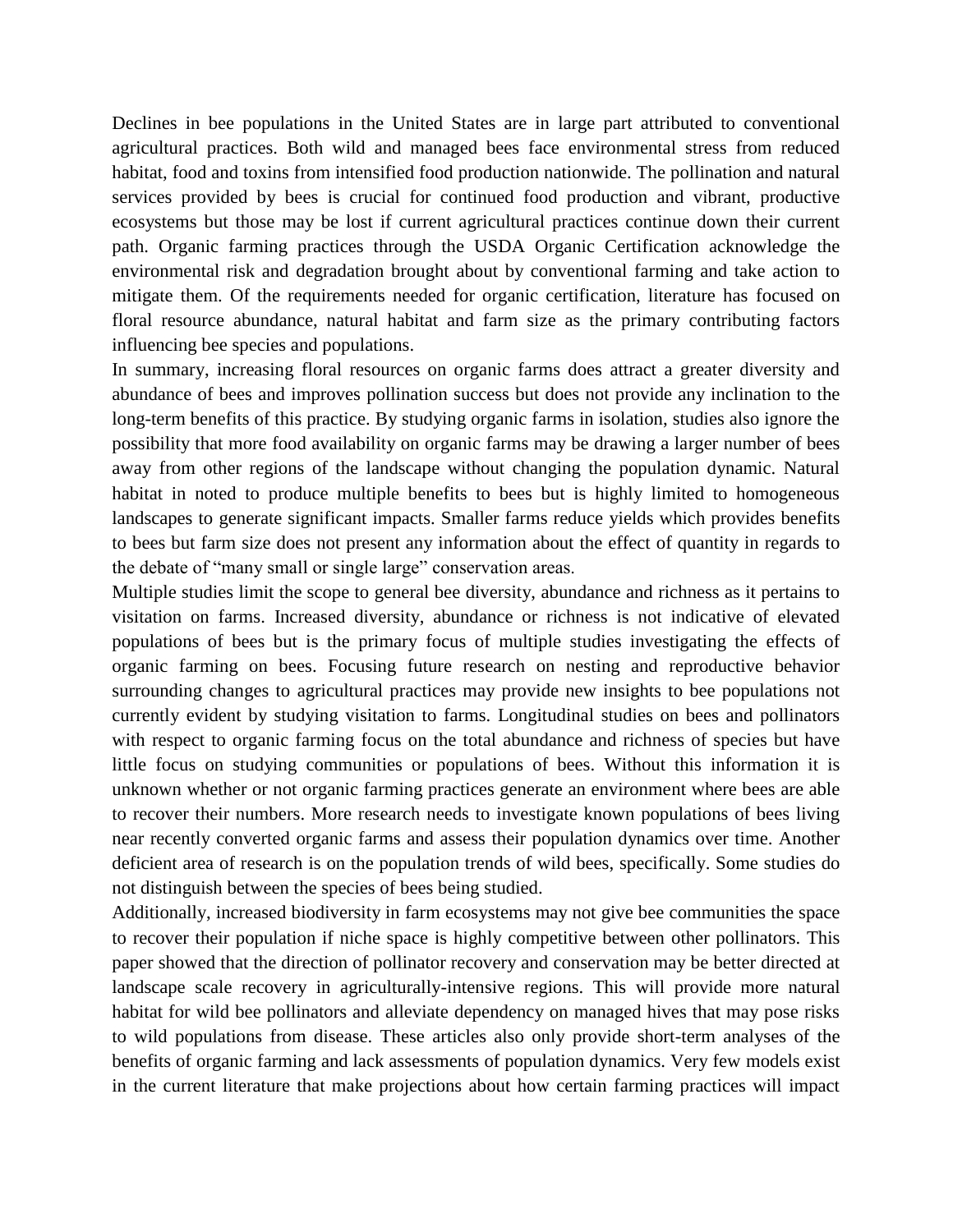pollinators as a group through time. Current information on the efficacy of general conservation and recovery tactics for bee species might be a useful resource in pinpointing strategies to introduce to farms and around agricultural regions, regardless of its organic certification status. Since organic farming certification and its practices are thus far limited in their potential to restore bees, this would provide an alternative to reduce the burden agriculture has on bees in general.

This paper is limited in the number of studies reviewed (33) due to time constraints. It also does not address nesting behavior of wild and managed bees in regards to farm practices which are critical to understanding changes in community numbers and populations. An analytical review of numerical results from a larger number of studies would additionally provide a better understanding of types of the types and quantity of vegetation used, the exact farm size to generate changes in bee populations and other, similar data pertaining to this topic. This paper also does not review enough studies to be able to specify which organic practices are responsible for producing the results outlined throughout the review. This review would have benefitted from a larger number of paper reviews, an analytical component detailing specific farm practices, bee species, vegetation/crop types and a comparison between which practices produce what results to what degree. Additional research can focus on investigating nesting and reproductive trends of wild bee species under conversion to organic farming over multiple seasons. Pollinators also utilize personal gardens and flower beds for food and nesting. Gardening is a popular pastime in the United States that almost anyone can participate in. Gardens exist in agricultural landscapes but also in urbanized regions and the hobby encompasses a diverse range of people (e.g. urban gardeners, families beautifying their yards). Gardening and flower beds are also being used to mitigate bee declines across the United States. Targeting and studying gardening practices to benefit bees could be another avenue to investigate since there is a reduced conflict of interest compared to farming and the effect of homogeneity may not be present due to the widespread nature of the hobby. Another practical approach for future research is weighing the benefits of conservation/restoration efforts for bees against the benefits of organic farming to parse out any beneficial conclusions. If organic farming outweighs standard conservation/restoration efforts under the same circumstances, more effort should be directed at farm conversion. The combined effect of the two may also produce greater results than either one alone. Lastly, sustainable farming is not governed by a federal agency or guided by requirements but many farmers adopt sustainable practices to benefits the environment. Agroforestry and using farm animals integrated with crops are two examples.

In conclusion, the benefits of organic farming to bees are limited and depend on specific contexts in order to produce benefits. Even if those benefits do exist, there is little indication that those effects will result in a change in population dynamics and reversal of bee declines in both wild and managed species. There are still multiple questions that need answering: What are the potential overlaps between sustainable and organic farming? Could sustainable practices benefit bee populations in ways USDA organic farming cannot? Although organic farming was not revealed to significantly mitigate bee declines in this literature review, further efforts to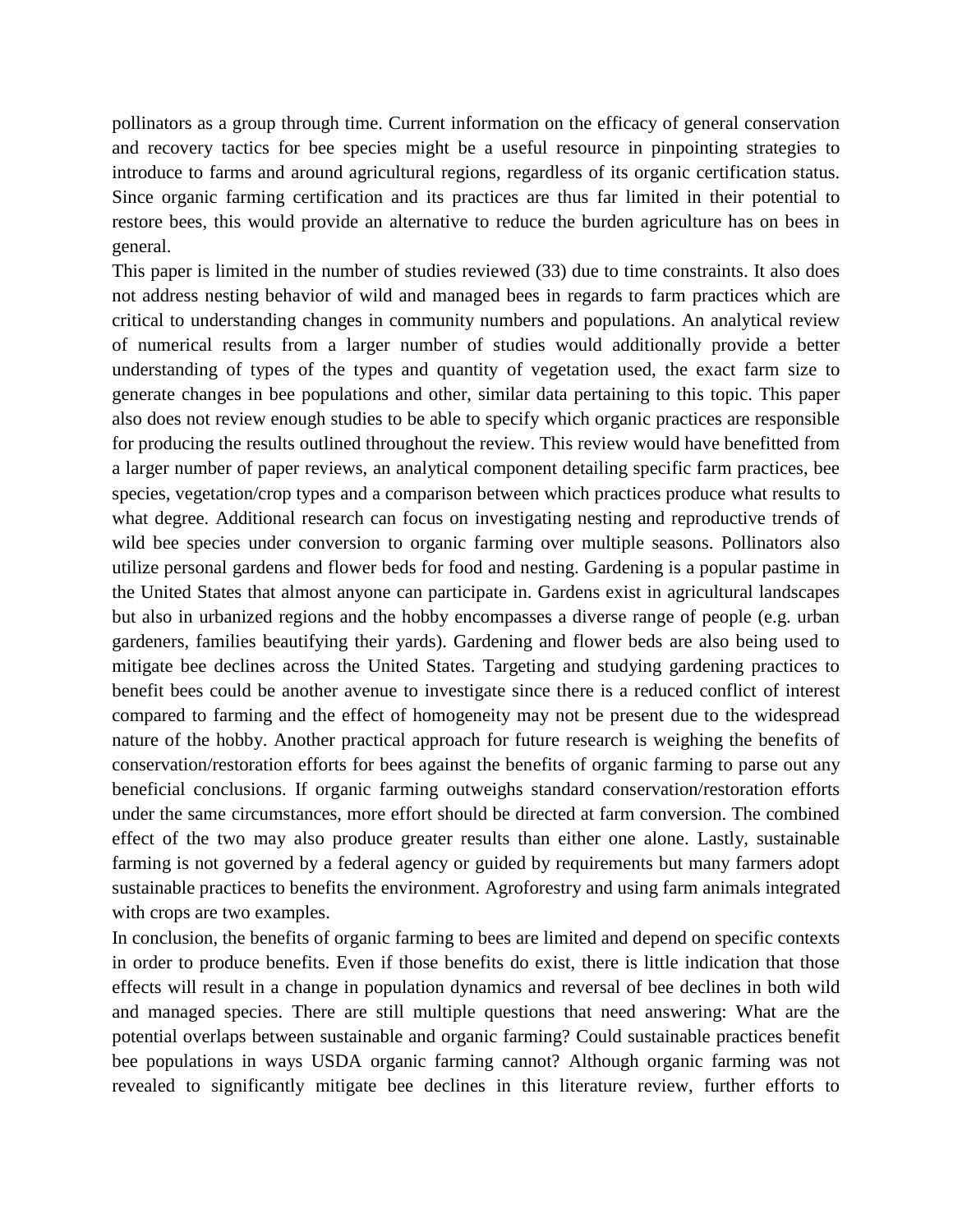investigate how conventional agriculture can be altered or re-developed to mitigate its effects on bees is needed. Current practices threaten the continued existence of wild and managed bees and without some mitigation or reform, the "pollinator crisis" may become a global reality.

#### Cited Literature

Aguirre-Gutierrez, J et al (2015). Susceptibility of pollinators to ongoing landscape changes depends on landscape history. *Diversity and Distributions, 21*:1129-1140.

Aizen, M & Harder, L. (2009). The global stock of domesticated honey bees is growing slower than agricultural demand for pollination, *Current Biology, 19*(11). Pp. 915-918.

Aizen et al (2008). Long term global trends in Crop yield and production reveal no current pollination shortage but increasing pollinator dependency. *Current Biology, 18*(20). pp 1572-1587

Anderson et al (2012). Organic farming improves pollination success in strawberries. *PLoS One, 7*(2).

Belfrage et al (2005). The effects of farm size and organic farming on diversity of birds, pollinators and plants in a Swedish landscape. *Journal of the Human Environment, 34*(8). 582- 588.

Bengtsson et al (2005). The effects of organic agriculture on biodiversity and abundance: a meta-analysis. *Journal of Applied Ecology, 42*, 261-269.

Benjamin et al (2014). Pollinator body size mediates the scale at which land use drives crop pollination services. *Journal of Applied Ecology, 51*. 440-449.

Brittain et al (2010). Organic farming in isolated landscapes does not benefit flowervisiting insects and pollination. *Biological Conservation, 143*(8). 1860-1867.

Cameron et al (2010). Patterns of widespread decline in North American bumble bees, *PNAS, 108*(2). Pp 662-667

Gabriel et al (2013). Food production vs. biodiversity:comparing organic and conventional agriculture. *Journal of Applied Ecology, 50*: 355-364.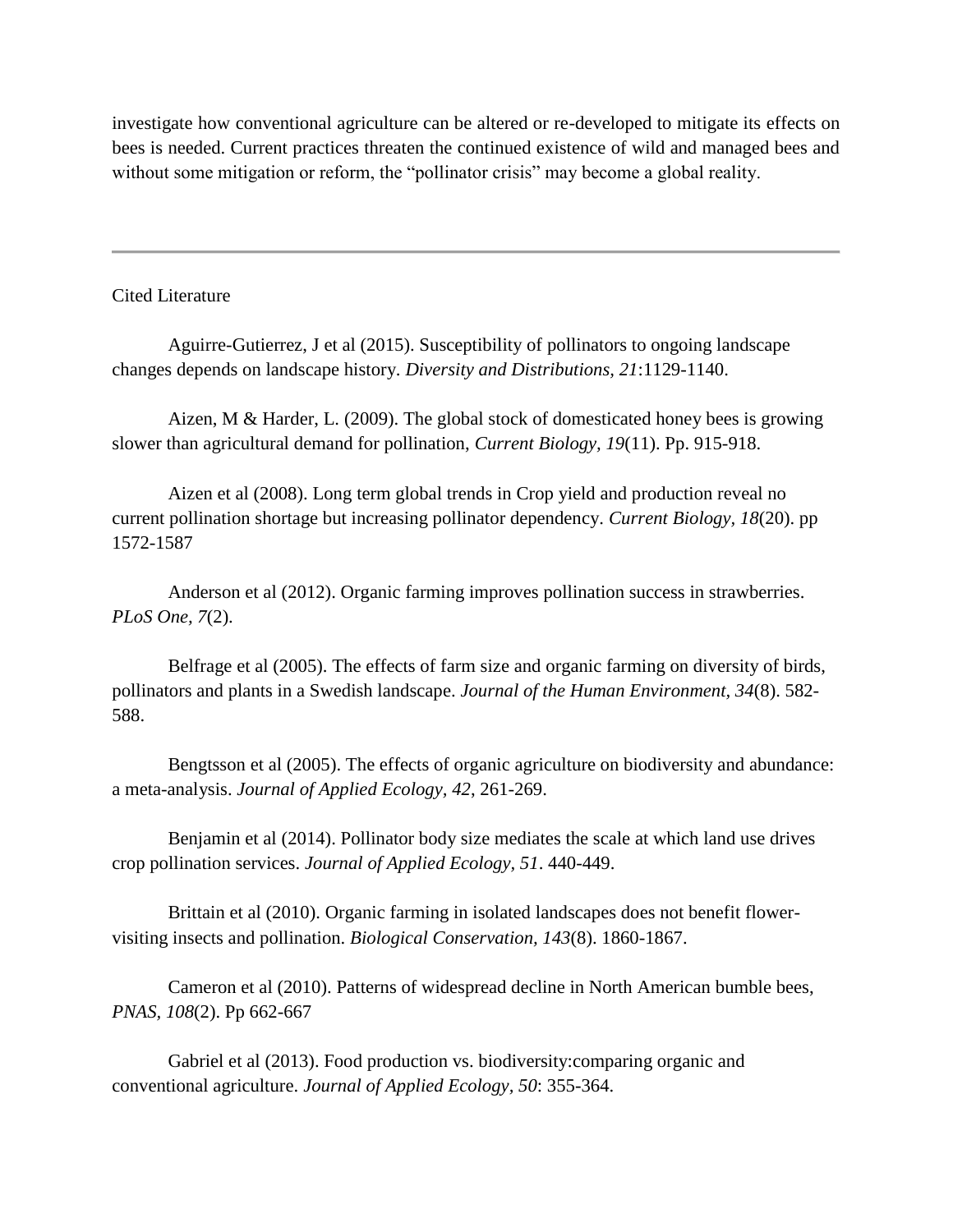Gabriel et al (2010). Scale matters: the impact of organic farming on biodiversity at different spatial scales. *Ecology Letters, 13*: 858-869.

Galindo, G. Rickard, L. Rao, S. (n.d.) *Guide to Common Pollinators in the Willamette Valley in Western Oregon.* Retrieved from Oregon State University website: https://static1.squarespace.com/static/5a849d4c8dd041c9c07a8e4c/t/5aa5f494e4966bde3669b34 4/1520825503142/rao-may-2016-edited-pasture-tri-fold-bee-guide.pdf

Garibaldi et al (2013). Wild pollinators enhance fruit set of crops regardless of honey bee abundance. *Science, 340*(6127).

Ghazoul, J. (2005). Buzziness as usual? Questioning the global pollination crisis. *Ecology and Evolution, 20*(7). 367-373.

Goulson, D. et al (2015). Bee declines driven by combined stress from parasites, pesticides and lack of flowers. *Science, 347*(6229).

Happe et al (2018). Small scale agricultural landscapes and organic management support wild bee communities of cereal field boundaries. *Agriculture, Ecosystems and the Environment, 254*: 92-98.

Holzschuh, A., Steffan-Dewenter, I. & Tscharntke, T. (2007). Agricultural landscapes with organic crops support higher pollinator diversity. *Synthesizing Ecology, 117*(3). 354-361.

Isaacs & Kirk (2010). Pollination services provided to small and large highbush blueberry fields by wild and managed bees. *Journal of Applied Ecology, 47,* 841-849.

Johnson et al (2010). Pesticides and honey bee toxicity. *Apidologie, 41,* 312-331.

Kennedy et al (2013). A global quantitative synthesis of local and landscape effects on wild bee pollinators in agroecosystems. *Ecology Letters, 16*(5).

Kremen et al (2002). Crop pollination from native bees at risk from agricultural intensification. *PNAS, 99(26),* 16812-16816.

Kremen et al (2004). The area requirements of an ecosystem service: crop pollination by native bee communities in California. *Ecology Letters, 7*: 1109-1119.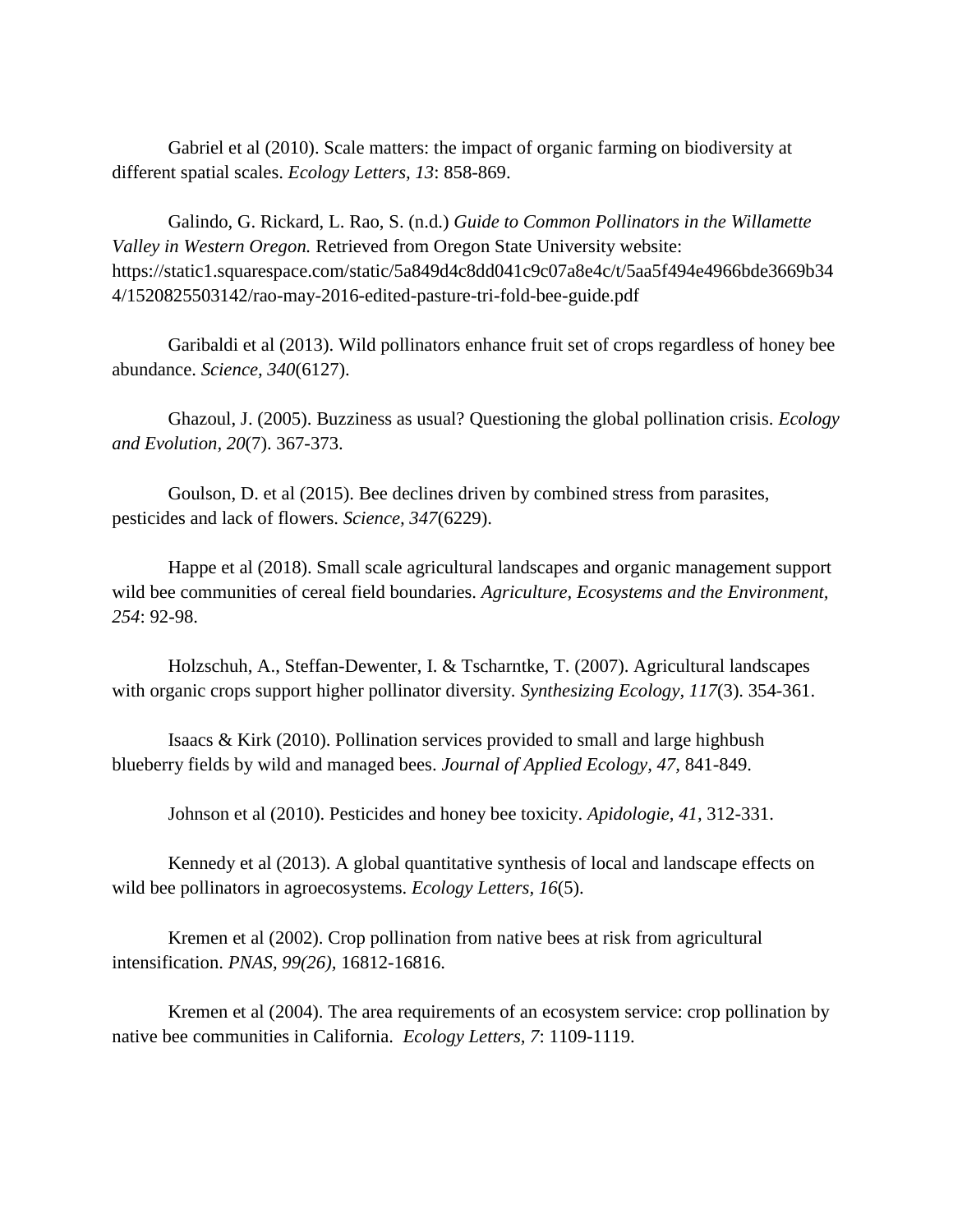Krupke et al (2012). Multiple Routes of Pesticide Exposure for Honey Bees Living Near Agricultural Fields. *PLoS One, 7(1).*

Le Feon et al (2010). Intensification of Agriculture, landscape composition and wild bee communities: a large scale study in four European countries. *Agriculture, Ecosystems and the Environment, 137*. 143-150

Lentini et al (2012). Supporting wild pollinators in a temperate agricultural landscape; Maintaining mosaics of natural features and production. *Biological Conservation, 149*: 84-92.

Morandin, L. & Winston, M. L. (2005). Wild bee abundance and seed production in conventional, organic and genetically modified canola. *Ecological Applications, 15*(3). 871-881.

Nicholls & Altieri. Plant biodiversity enhances bees and other insect pollinators in agroecosystems. A review. *Agronomy for Sustainable Development*, Springer Verlag/EDP Sciences/INRA, 2013, 33 (2), pp.257-274.

Otterstatter, M. C. & Thomson, J. D. (2008). Does pathogen spillover from commercially reared bumblebees threaten wild pollinators? *PLoS ONE, 3*(7).

Pereira et al (2015). The management of bee communities by intercropping with flowering basil (Ocimum basilicum) enhances pollination and yield of bell pepper (Capsicum annuum). *Insect Conservation, 19*: 479-486.

Potts et al (2010). Global Pollinator Declines: Trends, Impacts and Drivers, *Trends in Ecology and Evolution, 25*(6). pp. 345-353

Rundolf, M., Nilsson, H. & Smith, H. (2007). Interacting effects of farming practice and landscape context on bumble bees. *Biological Conservation, 141*: 417-426.

United States Department of Agriculture (2017). *2016 Certified Organic Survey* (2017- 6). Retrieved from https://www.nass.usda.gov/Publications/Highlights/2017/2016\_Certified\_Organic\_Survey\_Highl

ights.pdf

United States Department of Agriculture, Catherine Greene (2013). *Growth Patterns in the U.S. Organic Industry.* Retrieved from https://www.ers.usda.gov/amberwaves/2013/october/growth-patterns-in-the-us-organic-industry/